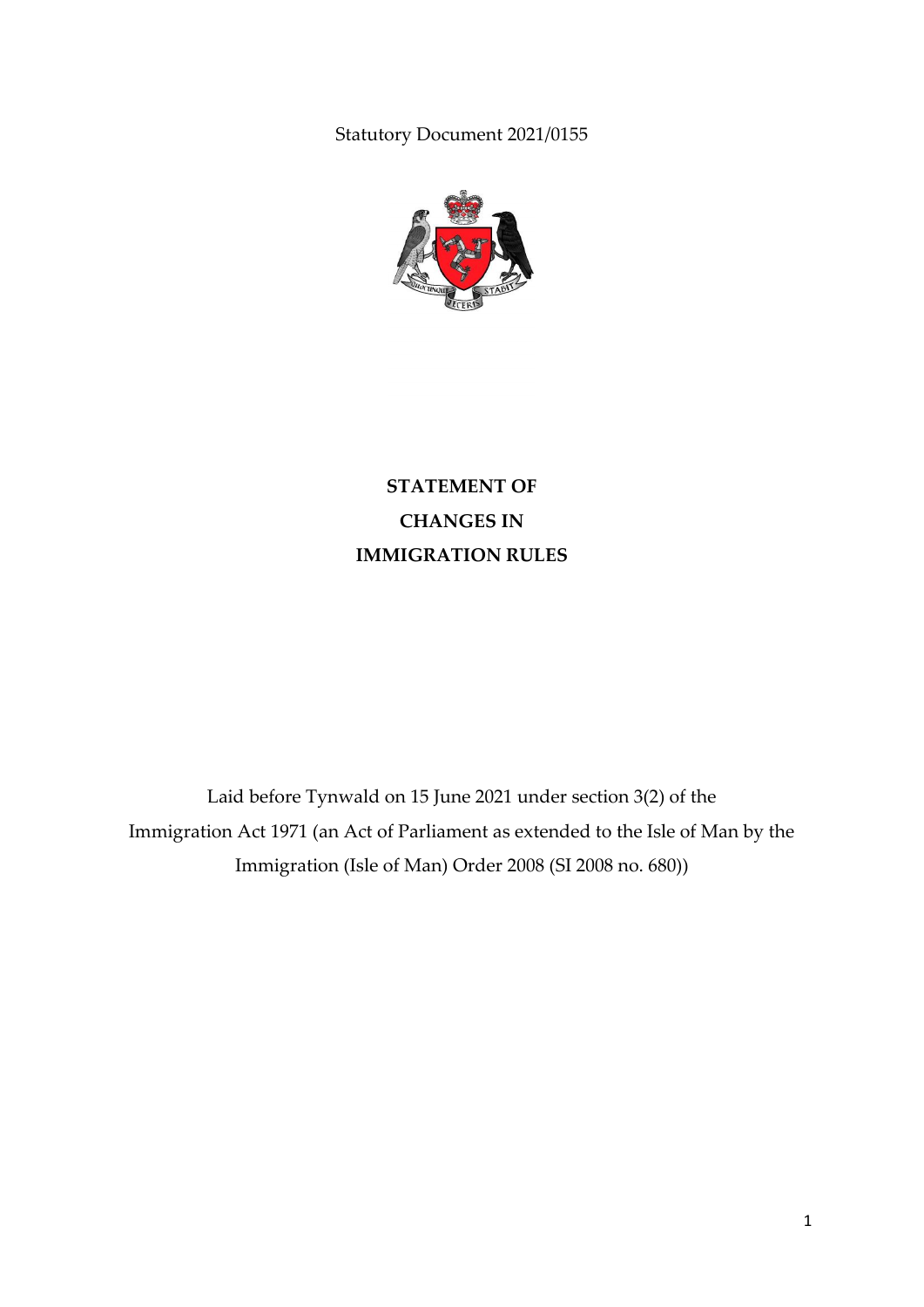The Minister for the Cabinet Office has made the following changes to the Immigration Rules laid down as to the practice to be followed in the administration of the Immigration Act 1971<sup>1</sup> (of Parliament) as it has effect in the Isle of Man<sup>2</sup> for regulating entry into and the stay of persons in the Isle of Man and contained in the Statement laid before Tynwald on 17 May 2005<sup>3</sup> .

# **Commencement**

The changes set out in this Statement of Changes in Immigration Rules come into operation on 28 June 2021.

# **Changes to Part 1**

- 1.1 After paragraph 39E(2), insert—
	- "(3) where the applicant has, or had, permission on the Hong King BN(O) route, the period of overstaying was between 1 July 2020 and 31 January 2021.".

# **Changes to Part 8**

8.1. In paragraphs  $298A(a)$  and (c), for "322(1C)(iii) or (iv)" substitute "9.4.3. of Part 9 of these Rules".

## **Changes to Appendix ECAA: Extension of Stay**

ECAA1. For paragraph ECAA 6.1., substitute–

"ECAA 6.1 If the applicant meets the ECAA worker requirement and meets the requirement in ECAA 3.1.(a), but does not meet the requirement in ECAA 3.1.(b), they will be granted permission to stay for up to 12 months.".

# **Changes to Appendix EU**

EU1. For paragraph EU5, substitute–

<sup>1</sup> 1971 c. 77

<sup>2</sup> See the Immigration (Isle of Man) Order (S.I. 2008 No 680)

<sup>3</sup> S.D. 62/05 amended by S.D.692/05, S.D. 442/06, S.D. 547/06, S.D. 781/06, S.D. 871/06, S.D. 124/07, S.D. 303/07, S.D. 534/07, S.D. 02/08, S.D. 500/08, GC 32/09, GC 35/09, GC 14/10, GC 26/10, GC 02/11, SD 518/11, SD 40/12, SD 0288/12, SD 0625/12, SD 0657/12, SD250/13, SD 302/13, SD 345/13 ,SD 2014/0004, SD 2014/0082, SD 2014/241, SD2014/314 , SD2014/324, SD2015/0265, SD2015/0386, SD2016/0092, SD2016/0175, SD5016/0211, SD2017/0066, SD2017/0183, SD2017/0314, SD2018/0084, SD2018/0134, SD2018/0328, SD2019/0119, SD2019/0143, SD2019/0330, SD2019/0380, SD2020/0011, SD2020/0070, SD2020/0088, SD2020/0140, SD2020/0316, SD2020/0344 SD2020/0467 and SD2020/0497.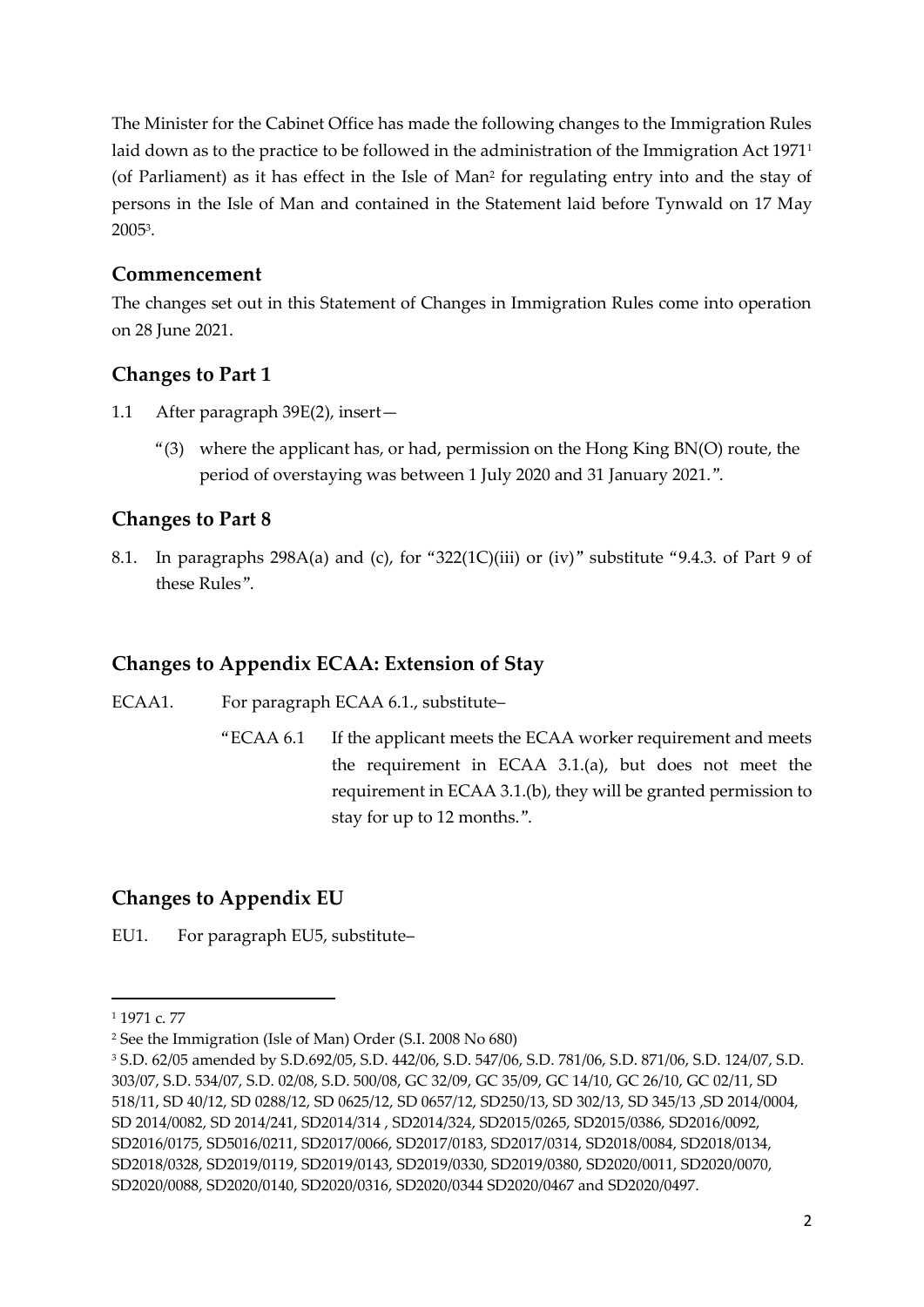"Paragraphs 18 to 19A of the Immigration Rules (returning residents) do not apply to indefinite leave to enter or remain granted under this Appendix. A person granted such leave may resume their residence in the Isle of Man where, having been absent from the **UK and Islands**, that leave has not lapsed under article 17 of the Immigration (Leave to Enter and Remain) Order 2019<sup>4</sup> .".

- EU2. For paragraph EU7.(2), substitute–
	- "(2) Where this Appendix requires that a document, card or other evidence is valid (or that it remained valid for the period of residence relied upon), or has not been cancelled or invalidated or has not ceased to be effective, it does not matter that the person concerned no longer has the right to enter or reside under the **EEA Regulations** (or under the equivalent provisions in the UK or Channel Islands), on which basis the document, card or other evidence was issued, by virtue of the revocation of those Regulations (or equivalent provisions in the UK or Channel Islands).".
- EU3. In paragraph EU11., for sub-paragraph (b)(i)(bb) of condition 7 in the table, substitute–

"(bb) (in the case of an **Irish citizen** who has not made a valid application under this Appendix) would be granted indefinite leave to enter or remain under paragraph EU2 of this Appendix if they made such an application before 1 July 2021; or".

- EU4. In paragraph EU11., for sub-paragraph (b)(ii)(bb) of condition 7 in the table, substitute–
	- "(bb) sub-paragraph (b)(ii)(aa) (where the relevant EEA citizen is an Irish citizen); or".
- EU5. In paragraph EU15., for sub-paragraph (b), substitute–
	- "(b) An application made under this Appendix will be refused on grounds of suitability where the applicant's presence in the Isle of Man is not conducive to the public good because of conduct committed after the specified date.
	- (c) An application made under this Appendix may be refused on grounds of suitability where any of the following apply at the date of decision–
		- (a) the applicant is subject to a **UK or CI deportation order**; or
		- (b) the applicant is subject to a **UK or CI exclusion order**.".
- EU6. For paragraph EU16, substitute–
	- "EU16. An application made under this Appendix may be refused on grounds of suitability where, at the date of decision, the Minister is satisfied that–

<sup>4</sup> SD 2019/0147.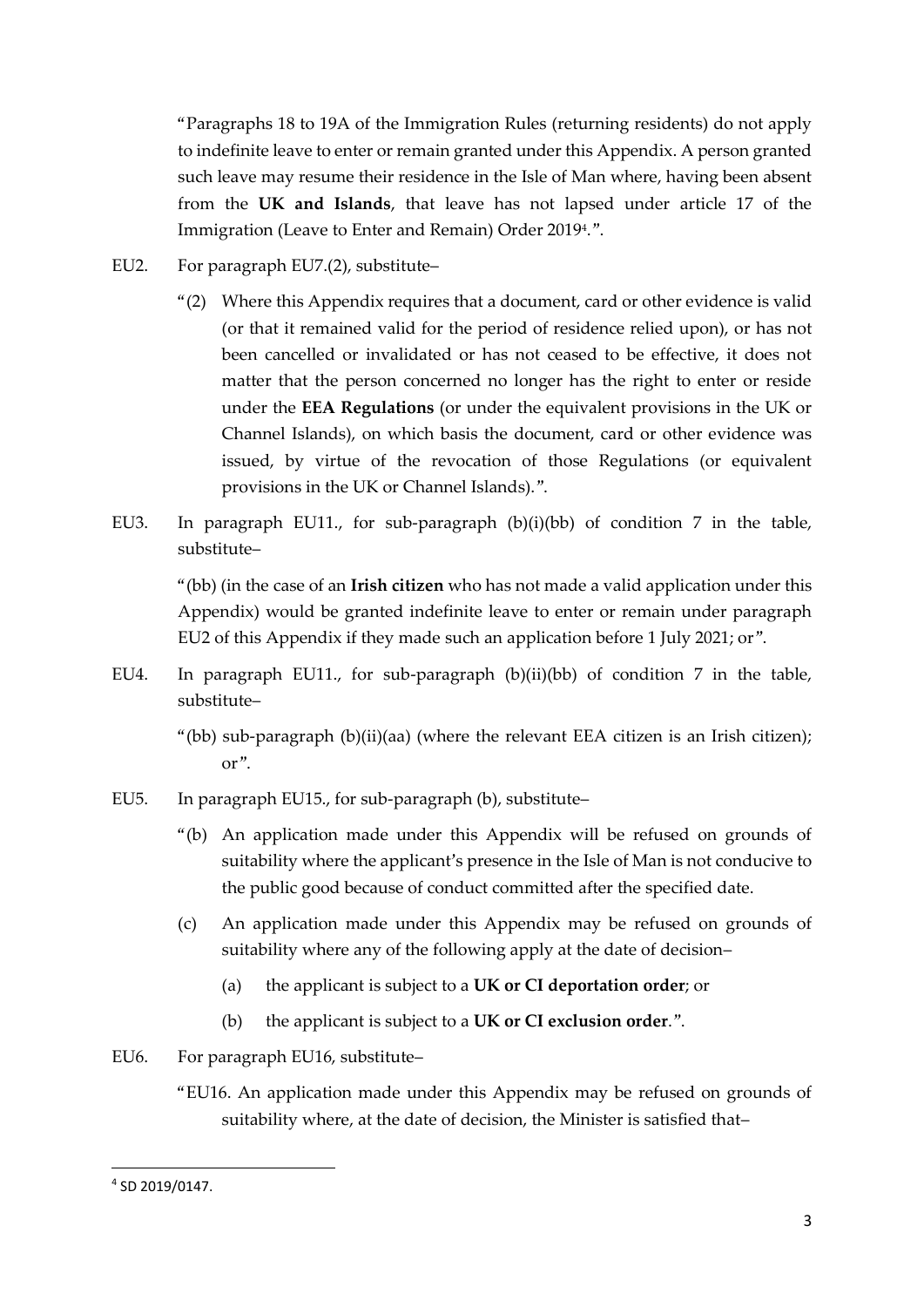- (a) it is proportionate to refuse the application where, in relation to the application and whether or not to the applicant's knowledge, false or misleading information, representations or documents have been submitted (including false or misleading information submitted to any person to obtain a document used in support of the application); and the information, representation or documentation is material to the decision whether or not to grant the applicant indefinite leave to enter or remain or limited leave to enter or remain under this Appendix; or
- (b) it is proportionate to refuse the application where the applicant is subject to a removal decision under the EEA Regulations on the grounds of their non-exercise or misuse of rights, and the date of application under this Appendix is before 1 July 2021; or
- (c) (i) the applicant–
	- (aa) has previously been refused admission to the Isle of Man in accordance with regulation 24(1) of the EEA Regulations; or
	- (bb) had indefinite leave to enter or remain or limited leave to enter or remain granted under this Appendix (or limited leave to enter granted by virtue of having arrived in the Isle of Man with an entry clearance that was granted under Appendix EU (Family Permit) to these Rules) which was cancelled under paragraph 321B(b)(i) or 321B(b)(ii) of these Rules, under paragraph A3.1. or A3.2.(a) of Annex 3 to this Appendix or under paragraph A3.3. or A3.4.(a) to Appendix EU (Family Permit); and
	- (ii) the refusal of the application is justified either–
		- (aa) in respect of the applicant's conduct committed before the specified date, on grounds of public policy, public security or public health in accordance with regulation 28 of the EEA Regulations, irrespective of whether the EEA Regulations apply to that person (except that in regulation 28 "with a right of permanent residence under regulation 17" and "has a right of permanent residence under regulation 17" read "who meets the requirements of paragraph EU11, EU11A or EU12 of Appendix EU to the Immigration Rules"; and for "an EEA decision" read "a decision under paragraph EU16(c) of Appendix EU to the Immigration Rules"), and it is proportionate to refuse the application; or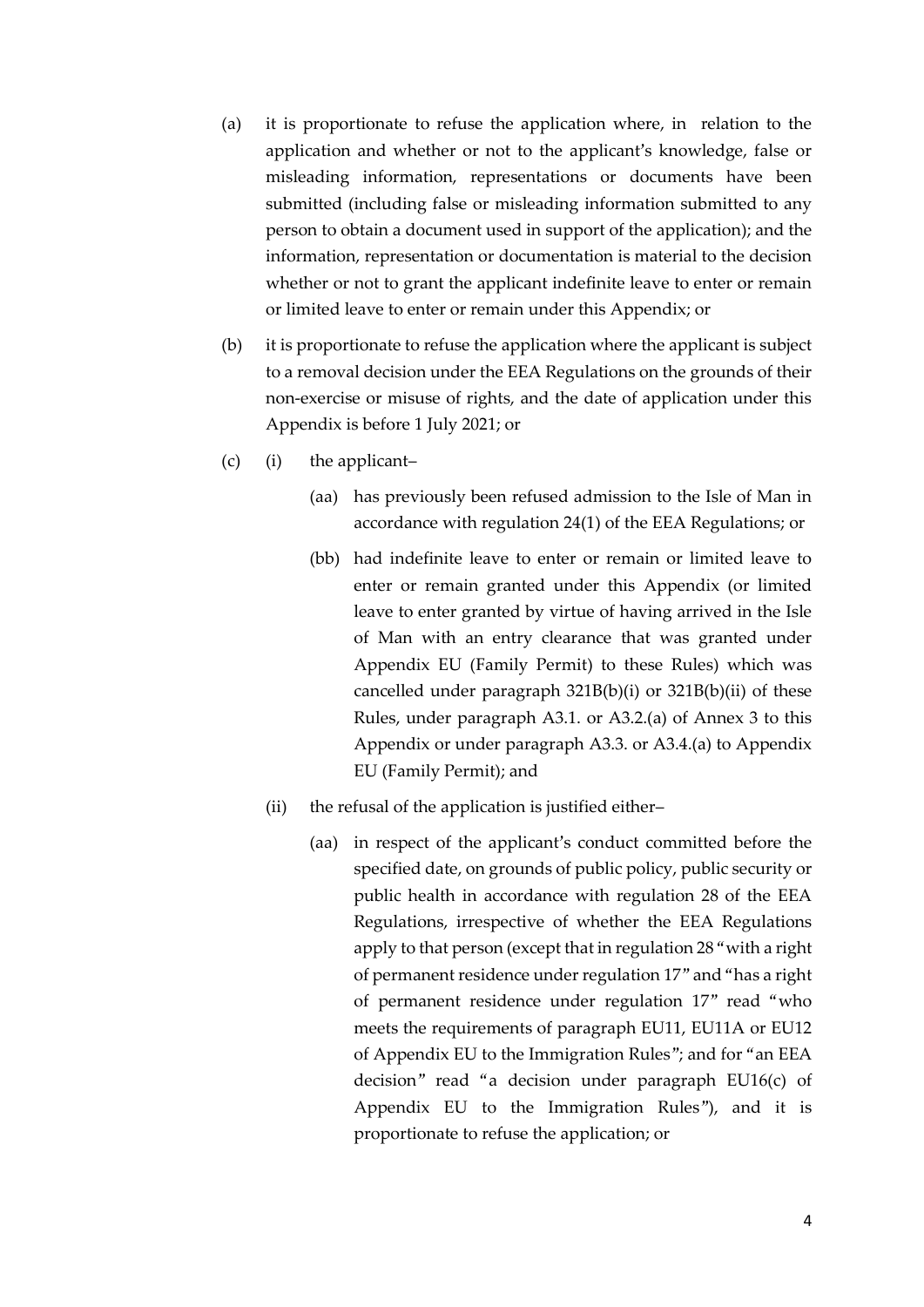- (bb) in respect of conduct committed after the specified date, on the ground that the decision is conducive to the public good; or
- (d) it is proportionate to refuse the application where the applicant is a **relevant excluded person** because of their conduct committed before the specified date and the Minister is satisfied that the decision to refuse the application is justified on the grounds of public policy, public security or public health in accordance with regulation 28 of the EEA Regulations, irrespective of whether the EEA Regulations apply to that person (except that in regulation 28 "with a right of permanent residence under regulation 17" and "has a right of permanent residence under regulation 17" read "who meets the requirements of paragraph EU11, EU11A or EU12 of Appendix EU to the Immigration Rules"; and for "an EEA decision" read "a decision under paragraph EU16(d) of Appendix EU to the Immigration Rules"); or
- (e) the applicant is a relevant excluded person because of conduct committed after the specified date.".
- EU7. In paragraph EU17., for "no longer has effect in respect of the applicant" substitute "revoked".
- EU8. In Annex 1, for sub-paragraph (a) of the definition of "continuous qualifying period" in the table, substitute–
	- "(a) which, unless the person is a joining family member of a relevant sponsor or is a **specified relevant person of Northern Ireland**, began before the specified date; and".
- EU9. In Annex 1, after sub-paragraph (b)(i)(dd) of the definition of "continuous qualifying period" in the table, insert–
	- "(ee) any period of absence due directly to an order or decision to which subparagraph (b)(iii) below refers, where that order or decision has been set aside or revoked; or".
- EU10. In Annex 1, for sub-paragraph (b)(ii) of the definition of "continuous qualifying period" in the table, substitute–
	- "(ii) the person served or is serving a sentence of imprisonment of any length in the UK and Islands, unless the conviction which led to it has been overturned; or".
- EU11. In Annex 1, in sub-paragraph (b)(iii) of the definition of "continuous qualifying period" in the table, for "any of the following, unless it has been set aside or no longer has effect in respect of the person–" substitute "any of the following in respect of a person, unless it has been set aside or revoked–".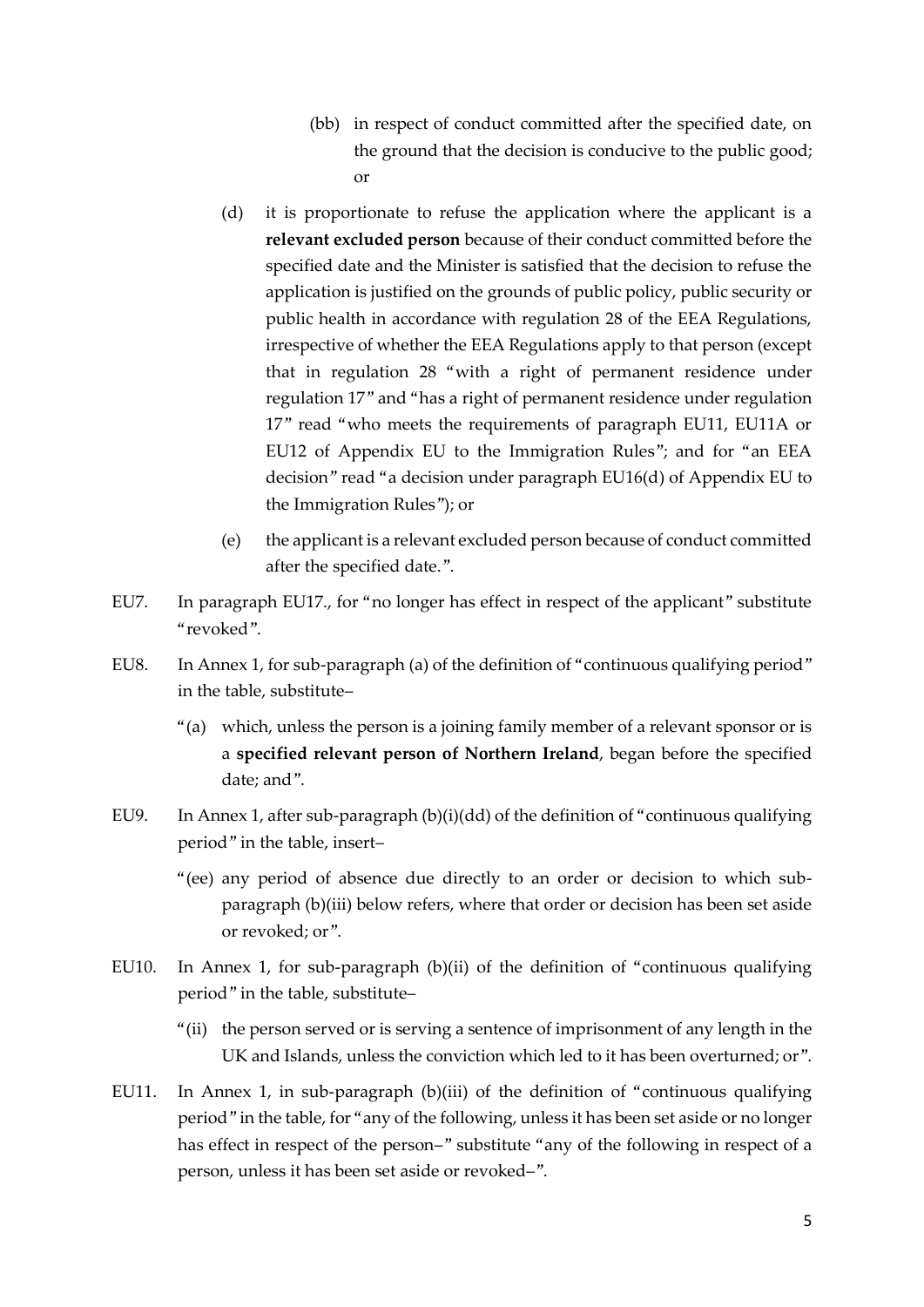- EU12. In Annex 1, for sub-paragraph (c)(ii) of the definition of "continuous qualifying period" in the table, substitute–
	- "(ii) (aa) the person acquired the right of permanent residence in the Isle of Man under regulation 17 of the EEA Regulations (or, where there are reasonable grounds for the person's failure to meet the deadline applicable to them in the entry for "required date" in this table, would have acquired such a right had the EEA Regulations not been revoked), or the right of permanent residence in the UK or Channel Islands through the application there of the Immigration (European Economic Area) Regulations 2016 (of Parliament) or through the application there of section 7(1) of the Immigration Act 1988; or
		- (bb) the period relates to–
			- (aaa) a relevant EEA citizen, where, in relation to that EEA citizen, the applicant relies –
				- (i) for all or part of the period to which sub-paragraph (b) of condition 3 in the table in paragraph EU11 of this Appendix refers (or, as the case may be, for part of the period to which sub-paragraph (b) of condition 3 in the table in paragraph EU12 refers) on having been a family member of a relevant EEA citizen; or
				- (ii) on being or having been a family member who has retained the right of residence by virtue of a relationship with a relevant EEA citizen, provided (in any case) the period relating to that relevant EEA citizen continued (unless subparagraph  $(c)(i)$ ,  $(c)(ii)(aa)$ ,  $(c)(iii)$  or  $(c)(iv)$  of this entry applied to that relevant EEA citizen instead) either, as the case may be, throughout the period the applicant relies on in (i) as having been a family member of a relevant EEA citizen or, as relied on in (ii), until the applicant became a family member who has retained the right of residence by virtue of a relationship with a relevant EEA citizen; or
			- (bbb) a relevant sponsor, where, in relation to that relevant sponsor, the applicant relies for all or part of the period to which sub-paragraph (b) of condition 1 in the table in paragraph EU11A of this Appendix refers on having been (or, as the case may be, relies for all or part of the period to which sub-paragraph (b)(ii) of the condition in the table in paragraph EU14A refers on being) a family member who has retained the right of residence by virtue of a relationship with a relevant sponsor, provided (in either case) the period relating to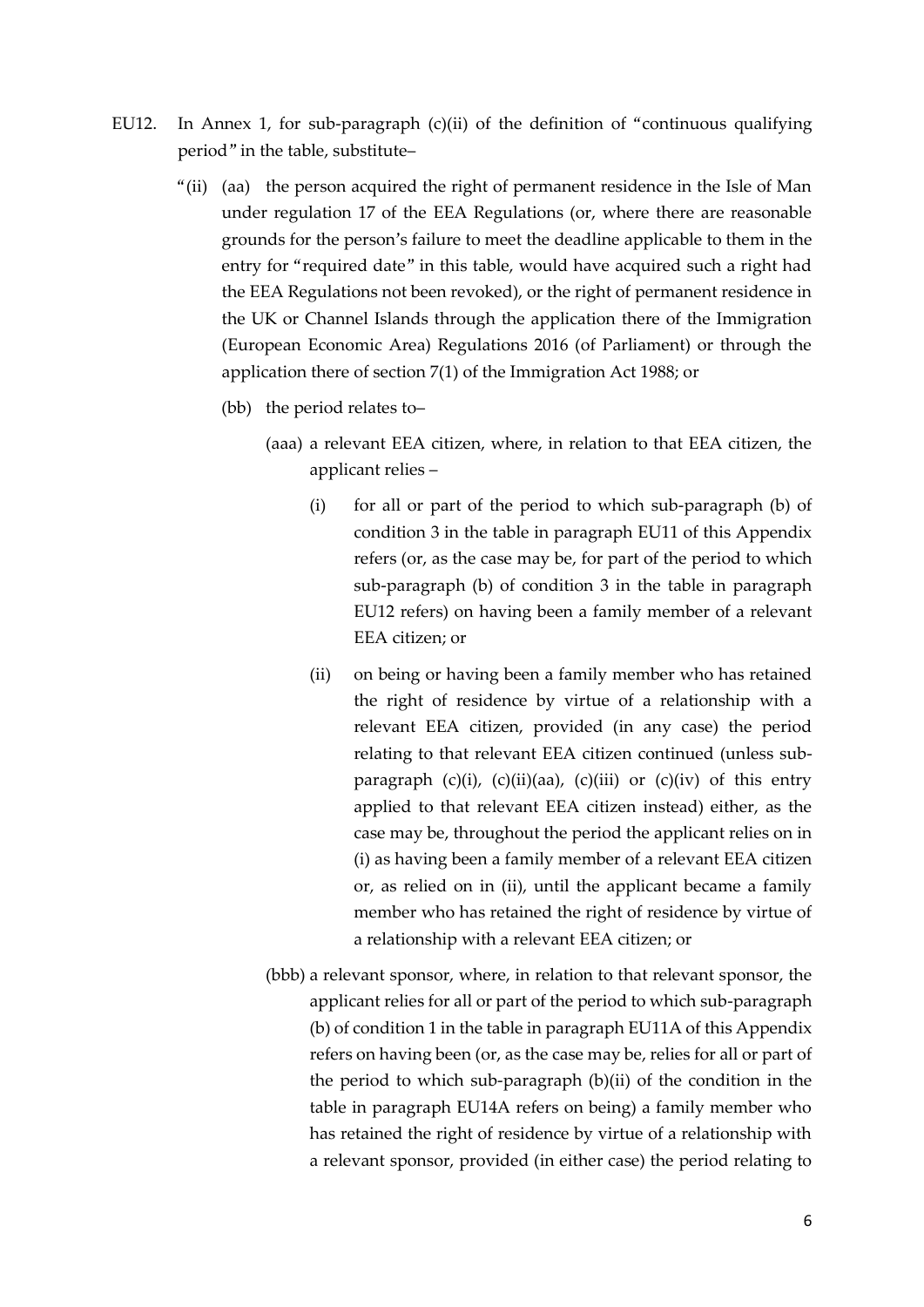that relevant sponsor continued (unless sub-paragraph (c)(i),  $(c)(ii)(aa)$ ,  $(c)(iii)$  or  $(c)(iv)$  of this entry applied to that relevant sponsor instead) until the applicant became a family member who has retained the right of residence by virtue of a relationship with a relevant sponsor; or".

EU13. In Annex 1, in the first sub-paragraph (b) of the definition of "dependent relative" in the table, after "and their relevant document is issued on that basis after the specified date" insert–

"(or where the person relies as their relevant document, as described in subparagraph (a)(iv) of that entry in this table, on an EU Settlement Scheme Family Permit granted to them under Appendix EU (Family Permit) to these Rules as a "dependent relative of a specified relevant person of Northern Ireland", as defined in Annex 1 to that Appendix)".

- EU14. In Annex 1, in sub-paragraph (b)(i) of the definition of "deportation order" in the table, after "conduct committed" insert "by the person".
- EU15. In Annex 1, in the entry for "EEA citizen", after "a person who is" insert "(and, throughout any continuous qualifying period relied upon, was)".
- EU16. In Annex 1, for the entry for "EEA Regulations" in the table, substitute–
- .<br>"

| <b>EEA Regulations</b> | (a) | (where relevant to something done before the<br>specified date) the Immigration (European<br>Economic Area) Regulations 2019 (as they have<br>effect immediately before that date); or                                                                                                                                                                                                                                              |
|------------------------|-----|-------------------------------------------------------------------------------------------------------------------------------------------------------------------------------------------------------------------------------------------------------------------------------------------------------------------------------------------------------------------------------------------------------------------------------------|
|                        | (b) | (where relevant to something done after the<br>specified date and before 1 July 2021) the<br>Immigration (European Economic<br>Area)<br>Regulations 2019 (as, despite the revocation of<br>those Regulations, they continue to have effect,<br>with specified modifications, by virtue of the<br>Citizens' Rights (Application Deadline and<br>Temporary Protection) (EU Exit) (Application)<br>Regulations 2020 <sup>5</sup> ); or |
|                        | (c) | (where relevant to something done on or after 1)<br>July 2021) the Immigration (European Economic<br>Area) Regulations 2019 (as they had effect<br>immediately before they were revoked and, where                                                                                                                                                                                                                                  |

<sup>5</sup> SD 2020/0508.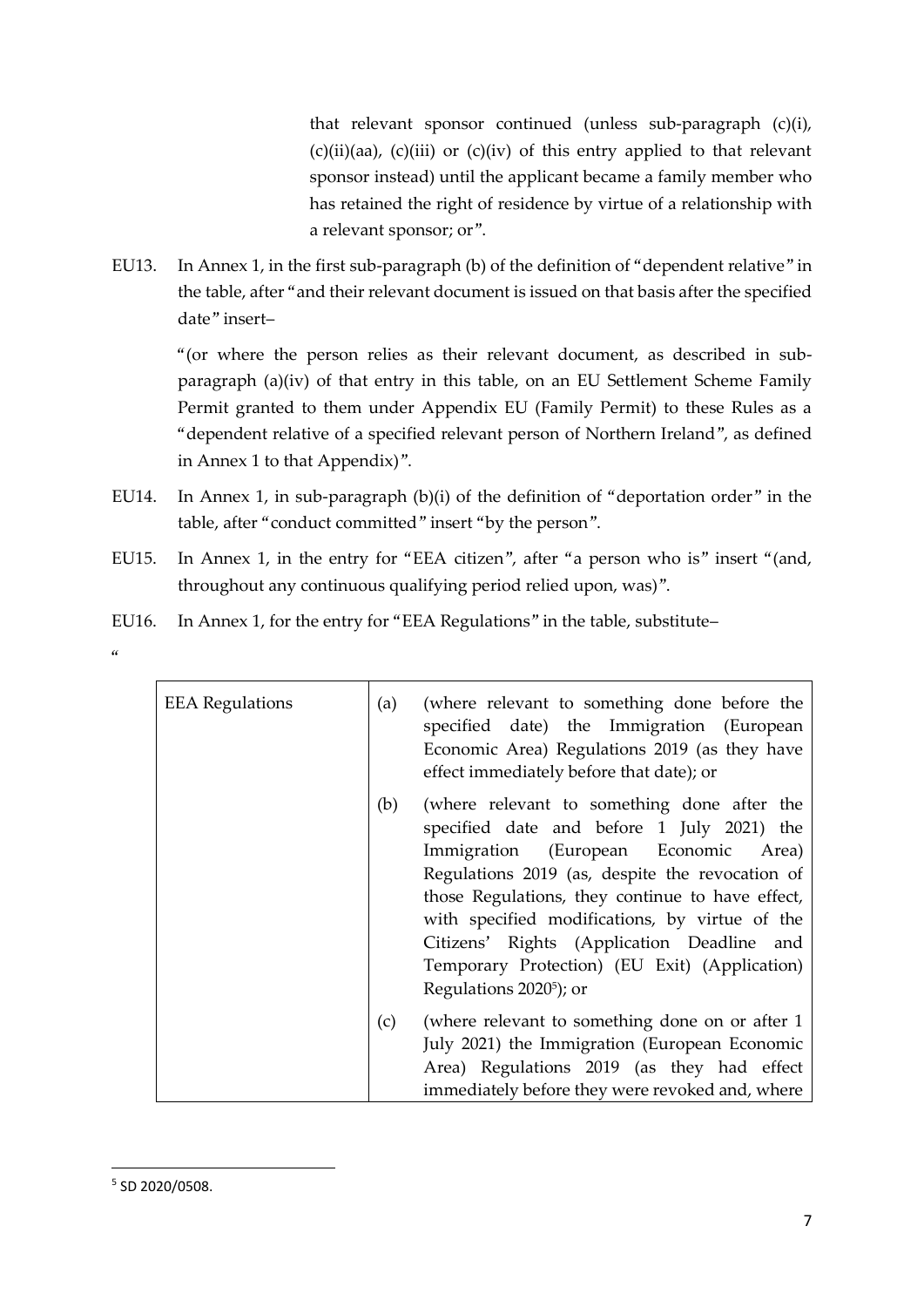| the context requires it, on the basis that those |
|--------------------------------------------------|
| Regulations had not been revoked)                |

- EU18. In Annex 1, in sub-paragraph (b) of the definition of "exclusion decision" in the table, after "conduct committed" insert "by the person".
- EU19. In Annex 1, in sub-paragraph  $(a)(v)$  of the definition of "family member of a qualifying British citizen" in the table, for "born after that date, was adopted after that date in accordance with a relevant adoption decision or after that date became" substitute "born thereafter, was adopted thereafter in accordance with a relevant adoption decision or thereafter became".
- EU20. In Annex 1, in sub-paragraph (a)(vii) of the definition of "family member of a qualifying British citizen" in the table, for "born after that date, was adopted after that date in accordance with a relevant adoption decision or after that date became" substitute "born thereafter, was adopted thereafter in accordance with a relevant adoption decision or thereafter became".
- EU21. In Annex 1, in sub-paragraph (a)(i)(aa) of the definition of "relevant document", in the table, for "(in the case, where the applicant is a durable partner, of a family permit)" substitute "(in the case, where the applicant is not a dependent relative, of a family permit)".
- EU22. In Annex 1, in sub-paragraph (c) of the definition of "relevant document" in the table, for "(subject to sub-paragraph (d) below)" substitute "(subject to sub-paragraphs (d) and (e) below)".
- EU23. In Annex 1, after sub-paragraph (d) of the definition of "relevant document" in the table, insert—

"; and

- (e) the relevant document may have expired, where–
	- (i) it is a family permit (as described in sub-paragraph  $(a)(i)(aa)$  above) or an equivalent document or other evidence issued by the Islands (as described in sub-paragraph (a)(ii) above); and
	- (ii) it expired after the specified date and before the required date; and
	- (iii) the applicant arrived in the Isle of Man before 1 July 2021 and (unless they are a durable partner or dependent relative) after the specified date".
- EU24. In Annex 1, for sub-paragraph (d)(i) of the definition of "relevant EEA citizen (where, in respect of the application under consideration, the date of application by the relevant EEA citizen or their family member is before 1 July 2021)" in the table, substitute–

".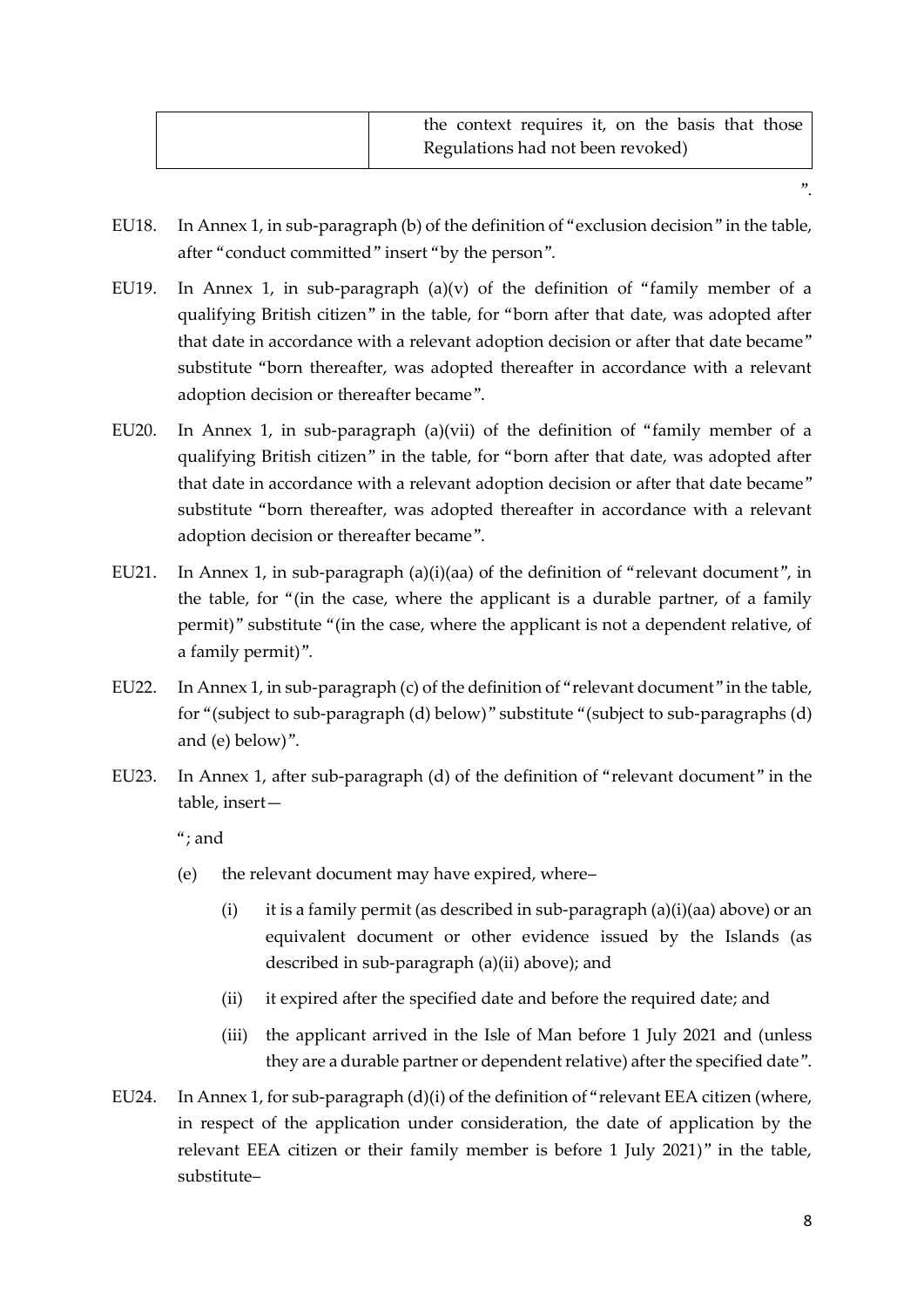- " $(i)$  resident in the UK and Islands for a continuous qualifying period which, unless they are a specified relevant person of Northern Ireland, began before the specified date; or".
- EU25. In Annex 1, in sub-paragraph (b)(i) of the definition of "relevant EEA citizen (where, in respect of the application under consideration, the date of application by the relevant EEA citizen or their family member is on or after 1 July 2021)" in the table, for "an Irish citizen" substitute "an EEA citizen (in accordance with sub-paragraph (a) of that entry in this table)".
- EU26. In Annex 1, in sub-paragraph (b)(ii) of the definition of "relevant EEA citizen (where, in respect of the application under consideration, the date of application by the relevant EEA citizen or their family member is on or after 1 July 2021)" in the table, for "the Irish citizen" substitute "the EEA citizen".
- EU27. In Annex 1, for sub-paragraph (d)(ii)(aa) of the definition of "relevant EEA citizen (where, in respect of the application under consideration, the date of application by the relevant EEA citizen or their family member is on or after 1 July 2021)" in the table, substitute–
	- "(aa) resident in the UK and Islands for a continuous qualifying period which, unless they are a specified relevant person of Northern Ireland, began before the specified date; and".
- EU28. In Annex 1, below sub-paragraph (e) of the definition of "relevant EEA citizen (where, in respect of the application under consideration, the date of application by the relevant EEA citizen or their family member is on or after 1 July 2021)" in the table, insert–

"in addition, notwithstanding what is said above, in relation to subparagraphs (a) to (e) above, it will suffice that the relevant EEA citizen is (or, as the case may be, for the relevant period was) resident in the UK and Islands for a continuous qualifying period which began before the specified date where the applicant—

- (a) (i) is (or, as the case may be, for the relevant period was) a family member of a relevant EEA citizen or a family member who has retained the right of residence by virtue of a relationship with a relevant EEA citizen; and
	- (ii) has completed a continuous qualifying period of 5 years under condition 3 in the table in paragraph EU11 of this Appendix; or
- (b) (i) is a family member of a relevant EEA citizen or a family member who has retained the right of residence by virtue of a relationship with a relevant EEA citizen; and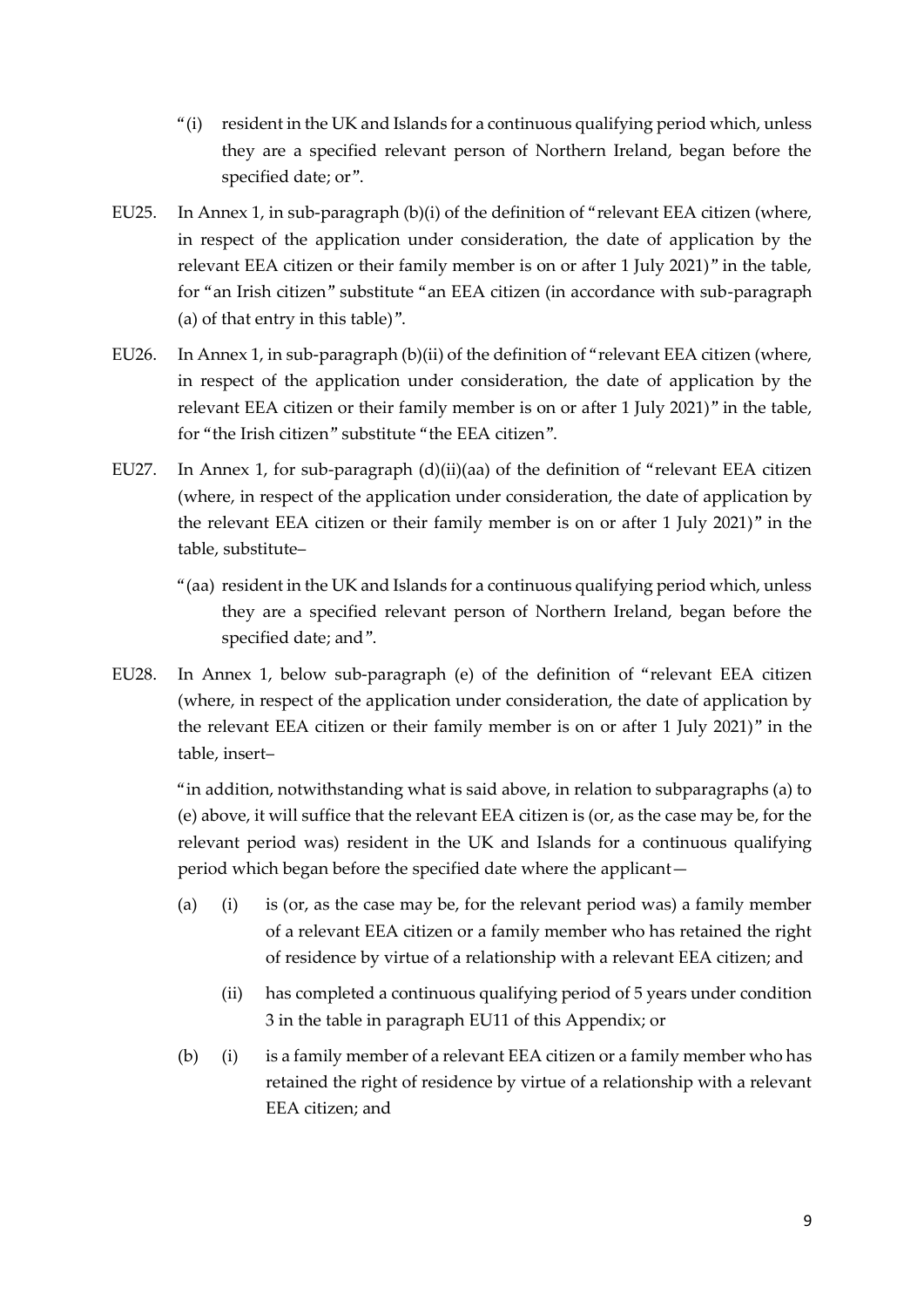- (ii) otherwise meets the eligibility requirements for limited leave to enter or remain under condition 1 in the table in paragraph EU14 of this Appendix; or
- (c) relies on meeting condition 1, 2 or 6 in the table in paragraph EU11 of this Appendix".
- EU29. In Annex 1, in sub-paragraph (d) of the definition of "relevant naturalised British citizen" in the table, after "this Appendix" insert "and in conditions 2 and 3 in the table in paragraph EU11A".
- EU30. In Annex 1, for sub-paragraph (a)(iv)(aa) of the definition of "relevant sponsor" in the table, substitute–
	- "(aa) resident in the UK and Islands for a continuous qualifying period which, unless they are a specified relevant person of Northern Ireland, began before the specified date; or".
- EU31. In Annex 1, for sub-paragraph  $(b)(v)(aa)$  of the definition of "relevant sponsor" in the table, substitute–
	- "(aa) resident in the UK and Islands for a continuous qualifying period which, unless they are a specified relevant person of Northern Ireland, began before the specified date; and".
- EU32. In Annex 1, in the definition of 'relevant sponsor' in the table, for the provision beginning "in addition" substitute–

"in addition–

- (a) save for the purposes of condition 3 in the table in paragraph EU11A of this Appendix and of sub-paragraphs (a) and (b) of the entry for 'family member who has retained the right of residence' in this table, the relevant sponsor has not died; and
- (b) notwithstanding what is said above, where the date of application by a joining family member of a relevant sponsor is on or after 1 July 2021, it will suffice that the relevant sponsor is or (as the case may be) was resident in the UK and Islands for a continuous qualifying period which began before the specified date where the applicant–
	- (i) on the basis of events which occurred during the period to which subparagraph (a)(ii)(aa) or (a)(iii)(aa) of the entry for 'required date' in this table refers, relies on being a family member who has retained the right of residence by virtue of a relationship with a relevant sponsor, or has limited leave to enter or remain granted on that basis under paragraph EU3A of this Appendix; or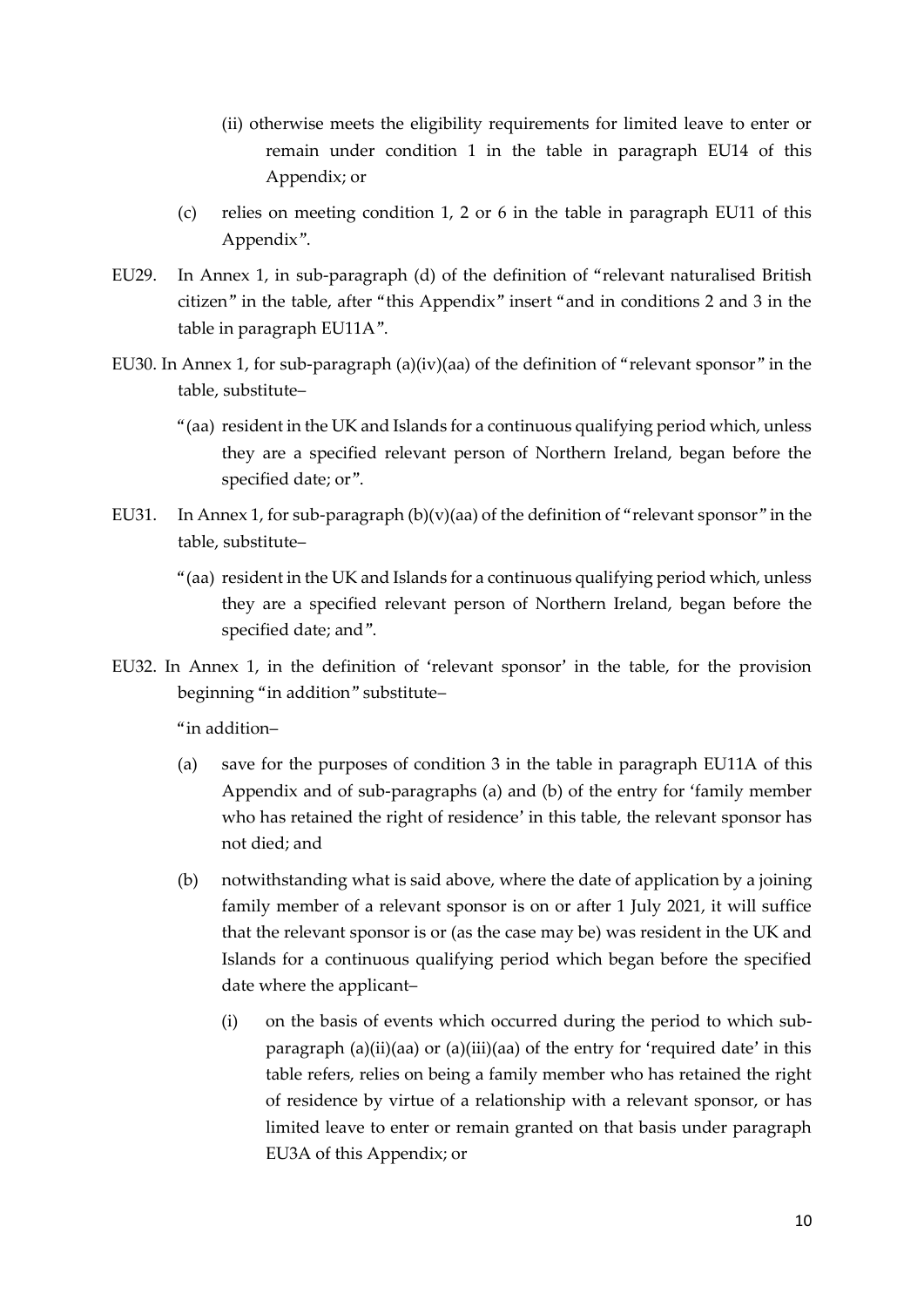- (ii) relies on meeting condition 3 in the table in paragraph EU11A of this Appendix; or
- (iii) (aa) has limited leave to enter or remain granted under paragraph EU3A of this Appendix; and
	- (bb) would have been eligible for indefinite leave to enter or remain under condition 1, 2 or 3 in the table in paragraph EU11A of this Appendix, had they made a further valid application under this Appendix (subsequently to that which led to the grant of leave to which sub-paragraph (b)(iii)(aa) immediately above refers) before the indefinite or limited leave to enter or remain granted under paragraph EU2 or (as the case may be) EU3 to their relevant sponsor lapsed or was cancelled, curtailed, revoked or invalidated (or would have done so or been so, where the first sub-paragraph (b)(ii) above or subparagraph (b)(iii),  $(b)(iv)(bb)(bbb)$ ,  $(b)(iv)(bb)(ddd)$ ,  $(b)(v)$  or  $(b)(vi)$  above applies); for the purposes of this provision, the reference to continuous qualifying period in this sub-paragraph (b) will be treated as a relevant reference for the purposes of sub-paragraph  $(c)(v)$  of the entry for 'continuous qualifying period' in this table, where sub-paragraph (c)(i), (c)(ii), (c)(iii) or (c)(iv) of that entry does not apply".

EU32. In Annex 1, for the entry for "required date" in the table, substitute–

| M. | o este a |  |
|----|----------|--|
|    |          |  |

| required date | (a) where the applicant does not have indefinite leave to enter<br>or remain or limited leave to enter or remain granted under this<br>Appendix)-                                                                                                                                                              |
|---------------|----------------------------------------------------------------------------------------------------------------------------------------------------------------------------------------------------------------------------------------------------------------------------------------------------------------|
|               | (i) (where sub-paragraph (a)(ii), (a)(iii) or (a)(iv) below<br>does not apply) the date of application is-                                                                                                                                                                                                     |
|               | (aa) before 1 July 2021; or                                                                                                                                                                                                                                                                                    |
|               | (bb) (where the Minister is satisfied by information<br>provided with the application that, at the date of<br>application, there are reasonable grounds for the<br>person's failure to meet the deadline in sub-<br>paragraph (a)(i)(aa) above) on or after 1 July 2021; or                                    |
|               | (ii) (in the case of a joining family member of a relevant<br>sponsor and that joining family member arrived in the Isle<br>of Man on or after 1 April 2021, and where sub-paragraph<br>(a)(iii) below does not apply, or that joining family<br>member is a child born in the Isle of Man on or after 1 April |
|               | 2021 or adopted in the Isle of Man on or after that date in                                                                                                                                                                                                                                                    |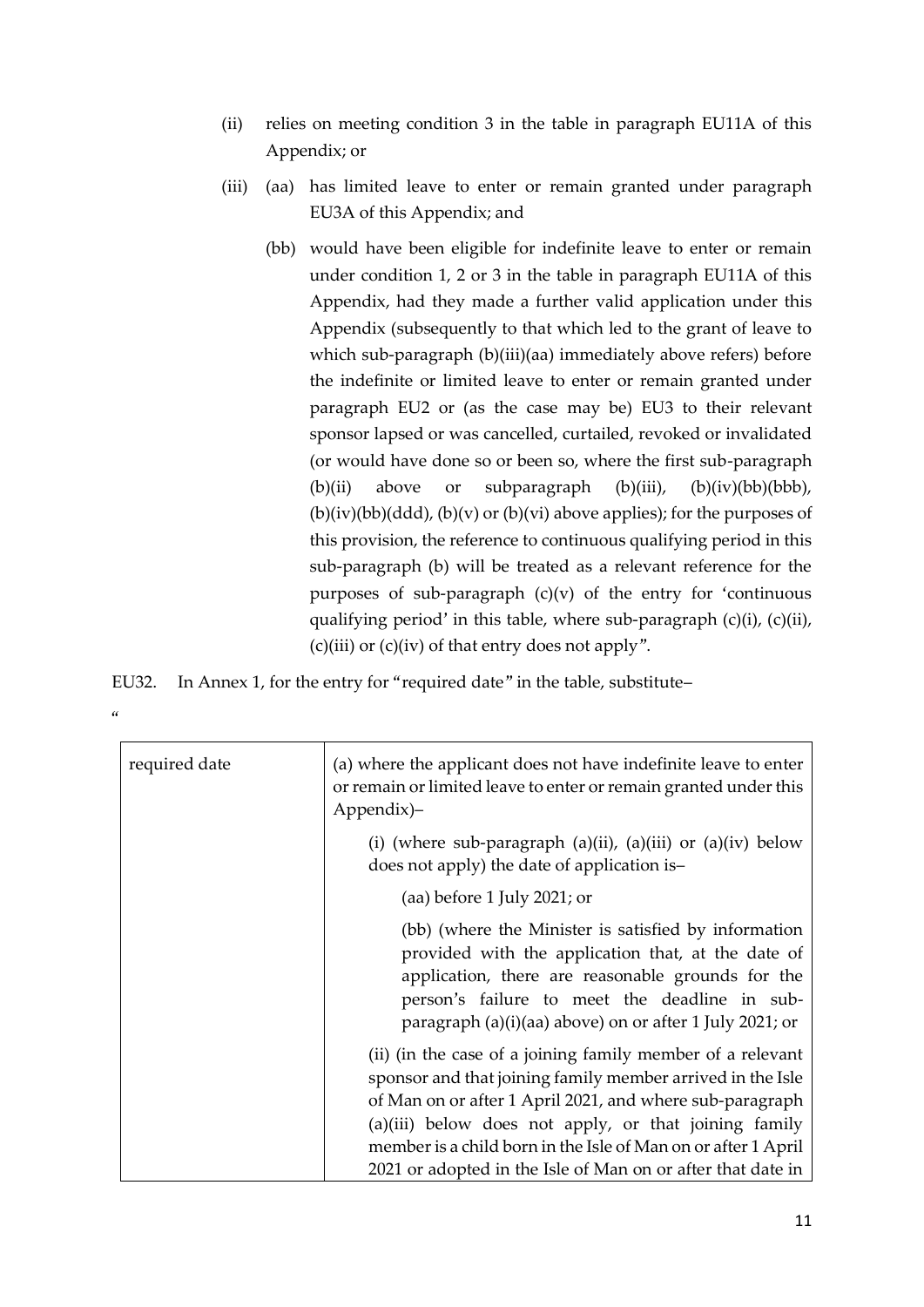| accordance with a relevant adoption decision, or on or<br>after 1 April 2021 became a child in the Isle of Man within<br>the meaning of the entry for "child" in this table on the<br>basis of one of sub-paragraphs $(a)(iii)$ to $(a)(xi)$ of that<br>entry) the date of application is-                                                                                              |
|-----------------------------------------------------------------------------------------------------------------------------------------------------------------------------------------------------------------------------------------------------------------------------------------------------------------------------------------------------------------------------------------|
| (aa) within 3 months of the date on which they arrived<br>in the Isle of Man (or, as the case may be, of the date<br>on which they were born in the Isle of Man, adopted<br>in the Isle of Man or became a child in the Isle of Man<br>within the meaning of the entry for "child" in this<br>table on the basis of one of sub-paragraphs $(a)(iii)$ to<br>$(a)(xi)$ of that entry); or |
| (bb) (where the Minister is satisfied by information<br>provided with the application that, at the date of<br>application, there are reasonable grounds for the<br>person's failure to meet the deadline in sub-<br>paragraph (a)(ii)(aa) above) after that deadline; or                                                                                                                |
| (iii) (in the case of a joining family member of a relevant<br>sponsor as described in sub-paragraph (b) of that entry in<br>this table and that joining family member arrived in the<br>Isle of Man on or after 1 April 2021) the date of application<br>$is-$                                                                                                                         |
| (aa) within 3 months of the date on which they arrived<br>in the Isle of Man, and before 1 January 2026; or                                                                                                                                                                                                                                                                             |
| (bb) (where the Minister is satisfied by information<br>provided with the application that, at the date of<br>application, there are reasonable grounds for the<br>person's failure to meet the deadline in sub-<br>paragraph (a)(iii)(aa) above) after that deadline; or                                                                                                               |
| (iv) (in the case of a family member of a qualifying British<br>citizen as described in sub-paragraph $(a)(i)$ , $(a)(iii)$ , $(a)(v)$<br>or $(a)(vi)$ of the entry for 'family member of a qualifying<br>British citizen' in this table) the date of application is-                                                                                                                   |
| (aa) before 2300 GMT on 29 March 2022; or                                                                                                                                                                                                                                                                                                                                               |
| (bb) (where the Minister is satisfied by information<br>provided with the application that, at the date of<br>application, there are reasonable grounds for the<br>person's failure to meet the deadline in sub-<br>paragraph (a)(iv)(aa) above) after 2300 GMT on 29<br>March 2022; or                                                                                                 |
| (v) (in the case of an applicant who has limited leave to<br>enter or remain granted under another part of these Rules<br>or outside the Immigration Rules, which has not lapsed or                                                                                                                                                                                                     |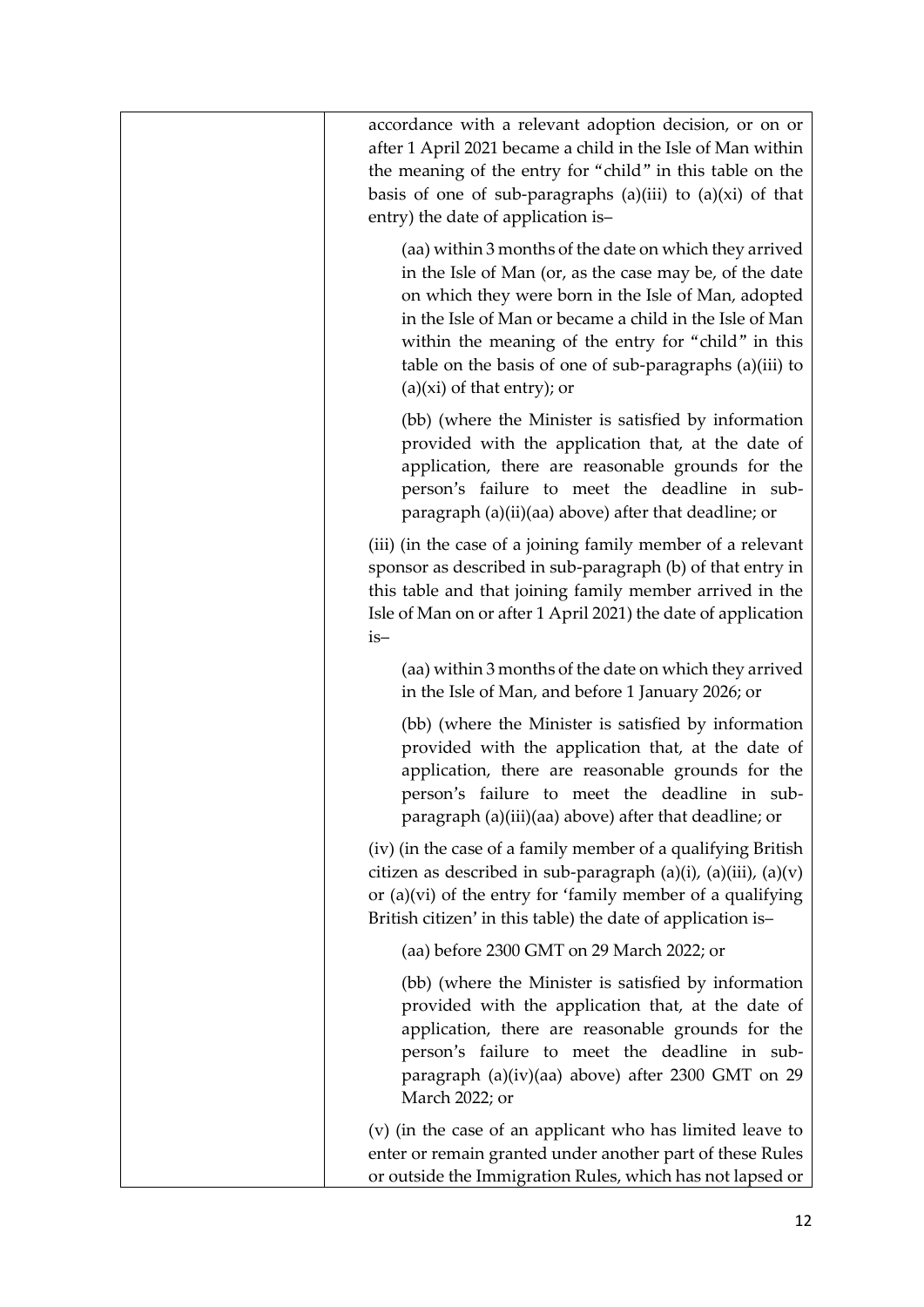| been cancelled, curtailed or invalidated, and the date of<br>expiry of that leave is on or after 1 July 2021, which,<br>notwithstanding the deadline in sub-paragraph (a)(i)(aa)<br>above, the Minister will deem to be reasonable grounds<br>for the person's failure to meet that deadline), the date of<br>application is-                                                                                                                                  |
|----------------------------------------------------------------------------------------------------------------------------------------------------------------------------------------------------------------------------------------------------------------------------------------------------------------------------------------------------------------------------------------------------------------------------------------------------------------|
| (aa) before the date of expiry of that leave; or                                                                                                                                                                                                                                                                                                                                                                                                               |
| (bb) (where the Minister is satisfied by information<br>provided with the application that, at the date of<br>application, there are reasonable grounds for the<br>person's failure to meet the deadline in sub-<br>paragraph $(a)(v)(aa)$ above) after the date of expiry of<br>that leave; or                                                                                                                                                                |
| (vi) (in the case of an applicant who ceases to be exempt<br>from immigration control in accordance with section $8(2)$ ,<br>$(3)$ or $(4)$ of the Immigration Act 1971 on or after 1 July<br>2021, which, notwithstanding the deadline applicable<br>under sub-paragraph (a)(i)(aa), (a)(ii)(aa) or (a)(iii)(aa)<br>above, the Minister will deem to be reasonable grounds<br>for the person's failure to meet that deadline), the date of<br>application is- |
| (aa) within the period of 90 days beginning on the day<br>on which they ceased to be exempt from immigration<br>control; or                                                                                                                                                                                                                                                                                                                                    |
| (bb) (where the Minister is satisfied by information<br>provided with the application that, at the date of<br>application, there are reasonable grounds for the<br>person's failure to meet the deadline in sub-<br>paragraph (a)(vi)(aa) above) after that deadline; or                                                                                                                                                                                       |
| (b) where the applicant has limited leave to enter or remain<br>granted under this Appendix, which has not lapsed or been<br>cancelled, curtailed or invalidated, the date of application is-                                                                                                                                                                                                                                                                  |
| (i) before the date of expiry of that leave; or                                                                                                                                                                                                                                                                                                                                                                                                                |
| (ii) (where the Minister is satisfied by information<br>provided with the application that, at the date of<br>application, there are reasonable grounds for the person's<br>failure to meet the deadline in sub-paragraph (b)(i) above)<br>after the date of expiry of that leave in addition, for the<br>avoidance of doubt, paragraph 39E of these Rules does not<br>apply to applications made under this Appendix                                          |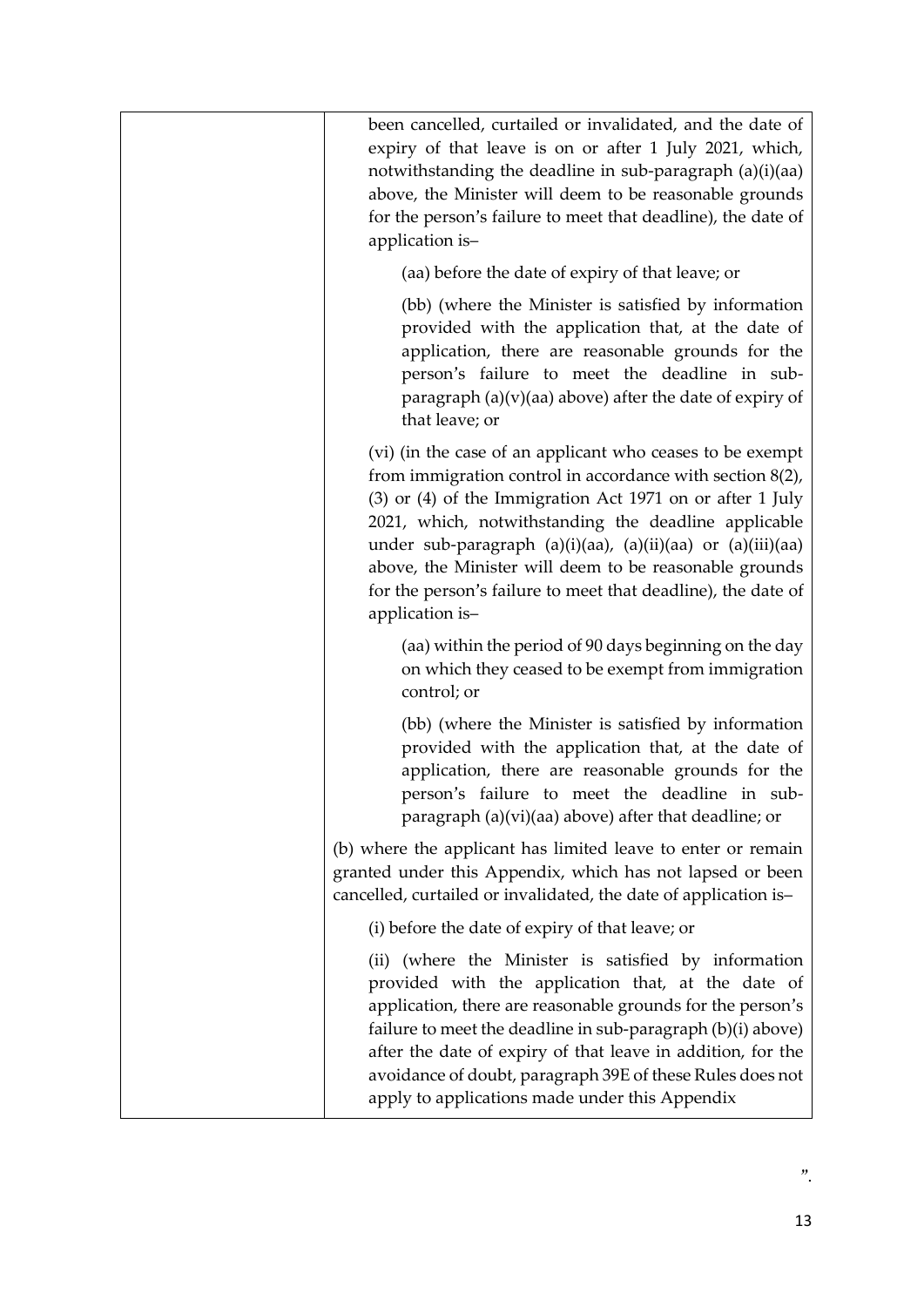EU33. In Annex 1, in the entry for "required evidence of family relationship" in the table, in sub-paragraph  $(b)(i)(dd)(ccc)$  of the provision beginning "in addition", for "(where they are a British citizen and an Irish citizen)" substitute "(where they are a British citizen and an Irish citizen, and are not relied on by the applicant as being a specified relevant person of Northern Ireland)".

EU34. In Annex 1, after the entry for "specified relevant document" in the table, insert–

 $\alpha$ 

| specified<br>person<br>Ireland | of | relevant<br>Northern | this table; | (a) the person is a relevant person of Northern Ireland in<br>accordance with sub-paragraph $(a)(i)$ or $(a)(iii)$ of that entry in                                                                                                                                                                                                                                                                                                                             |
|--------------------------------|----|----------------------|-------------|-----------------------------------------------------------------------------------------------------------------------------------------------------------------------------------------------------------------------------------------------------------------------------------------------------------------------------------------------------------------------------------------------------------------------------------------------------------------|
|                                |    |                      |             | (b) the applicant is a non-EEA citizen; and                                                                                                                                                                                                                                                                                                                                                                                                                     |
|                                |    |                      | (c)         | (i) (aa) the applicant is a joining family member of a<br>relevant sponsor where the person is their relevant<br>sponsor; and                                                                                                                                                                                                                                                                                                                                   |
|                                |    |                      |             | (bb) the applicant has satisfied the Minister by<br>relevant information or evidence provided with the<br>application that, due to compelling practical or<br>compassionate reasons, it was not possible for the<br>person to return to the Isle of Man before the specified<br>date while the applicant remained outside the Isle of<br>Man; or                                                                                                                |
|                                |    |                      | (ii)        | (aa) the applicant is a dependent relative and the<br>person is their sponsoring person (in the entry for<br>'dependent relative' in this table); and                                                                                                                                                                                                                                                                                                           |
|                                |    |                      |             | (bb) the applicant relies, as their relevant document as<br>the dependent relative of their sponsoring person (as<br>described in sub-paragraph $(a)(iv)$ of the entry for<br>'relevant document' in this table), on an EU<br>Settlement Scheme Family Permit granted to them<br>under Appendix EU (Family Permit) to these Rules as<br>a "dependent relative of a specified relevant person of<br>Northern Ireland", as defined in Annex 1 to that<br>Appendix |

EU35. In Annex 1, in sub-paragraph (b) of the entry for "supervening event" in the table, for "any of the following events has occurred, unless it has been set aside or no longer has effect in respect of the person-" substitute "any of the following events has occurred in respect of the person, unless it has been set aside or revoked– ".

".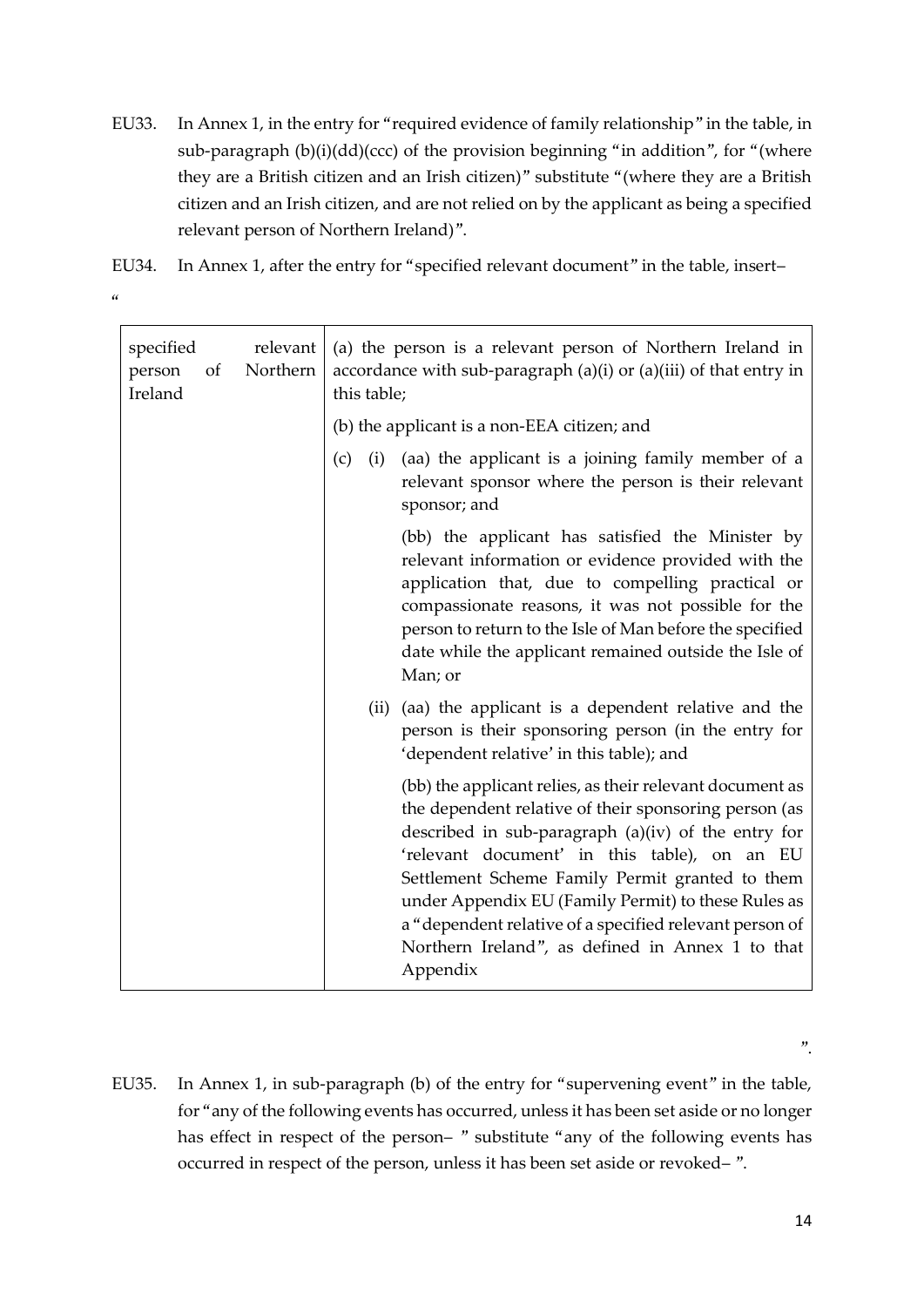- EU36. In Annex 1, in sub-paragraph (b) of the definition of "UK or CI deportation order" in the table, after "conduct committed" insert "by the person".
- EU37. In Annex 1, in sub-paragraph (b) of the definition of "UK or CI exclusion decision" in the table, after "conduct committed" insert "by the person".
- EU38. In Annex 1, in the entry for "visitor" in the table, for "Appendix V: Visitor after 1 January 2021, unless–" substitute –

"Appendix V: Visitor after 1 January 2021, or a person to whom article 4 or 6 of the Immigration (Control of Entry through Republic of Ireland) Order 2016<sup>6</sup> applies, unless (in either case)–".

EU39. For Annex 3 substitute–

#### "**Annex 3 – Cancellation, curtailment and revocation of leave to enter or remain**

- A3.1. A person's indefinite leave to enter or remain or limited leave to enter or remain granted under this Appendix must be cancelled on or before their arrival in the Isle of Man where the person's presence in the Isle of Man is not conducive to the public good because of conduct committed after the specified date.
- A3.2. A person's indefinite leave to enter or remain or limited leave to enter or remain granted under this Appendix may be cancelled on or before their arrival in the Isle of Man where the Minister or an Immigration Officer is satisfied that it is proportionate to cancel that leave where–
	- (a) the cancellation is justified on grounds of public policy, public security or public health in accordance with regulation 28 of the Immigration (European Economic Area) Regulations 2019, irrespective of whether the EEA Regulations apply to that person (except that for "a right of permanent residence under regulation 17" read "indefinite leave to enter or remain or who would be granted indefinite leave to enter or remain if they made a valid application under this Appendix"; and for "an EEA decision" read "a decision under paragraph A3.2.(a) of Annex 3 to Appendix EU to the Immigration Rules"); or
	- (b) the cancellation is justified on grounds that, in relation to the relevant application under this Appendix, and whether or not to the applicant's knowledge, false or misleading information, representations or documents were submitted (including false or misleading information submitted to any person to obtain a document used in support of the application); and the information, representation or documentation was

<sup>6</sup> SD No. 2016/49.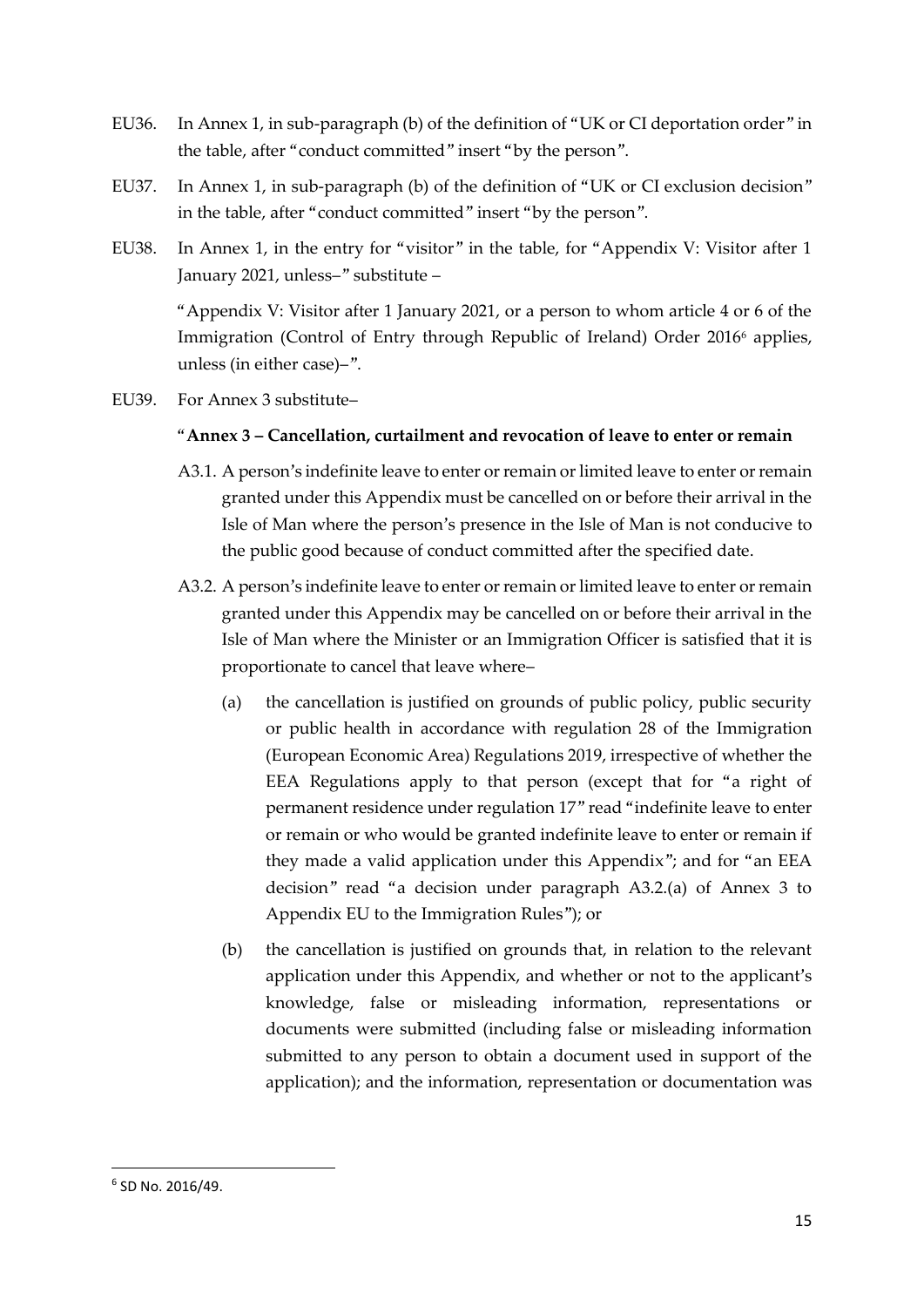material to the decision to grant the applicant leave to enter or remain under this Appendix.

- A3.3. A person's limited leave to enter or remain granted under this Appendix may be cancelled on or before their arrival in the Isle of Man where the Minister or an Immigration Officer is satisfied that it is proportionate to cancel that leave where they cease to meet the requirements of this Appendix.
- A3.4. A person's limited leave to enter or remain granted under this Appendix may be curtailed where the Minister is satisfied that it is proportionate to curtail that leave where–
	- (a) curtailment is justified on grounds that, in relation to the relevant application under this Appendix, and whether or not to the applicant's knowledge, false or misleading information, representations or documents were submitted (including false or misleading information submitted to any person to obtain a document used in support of the application); and the information, representation or documentation was material to the decision to grant the applicant leave to enter or remain under this Appendix;
	- (b) curtailment is justified on grounds that it is more likely than not that, after the specified date, the person has entered, attempted to enter or assisted another person to enter or to attempt to enter, a marriage, civil partnership or durable partnership of convenience; or
	- (c) the person ceases to meet the requirements of this Appendix.
- A3.5. A person's indefinite leave to enter or remain granted under this Appendix may be revoked where the Minister is satisfied that it is proportionate to revoke that leave where–
	- (a) the person is liable to deportation, but cannot be deported for legal reasons; or
	- (b) the indefinite leave to enter or remain was obtained by deception.".

#### **Changes to Appendix EU (Family Permit)**

EUFP1. In paragraph FP6., in sub-paragraph (3)(c)(ii), after "stolen" insert "or has expired".

- EUFP2. For paragraph FP7., substitute–
	- "FP7. (1) An application made under this Appendix will be refused on grounds of suitability where any of the following apply at the date of decision –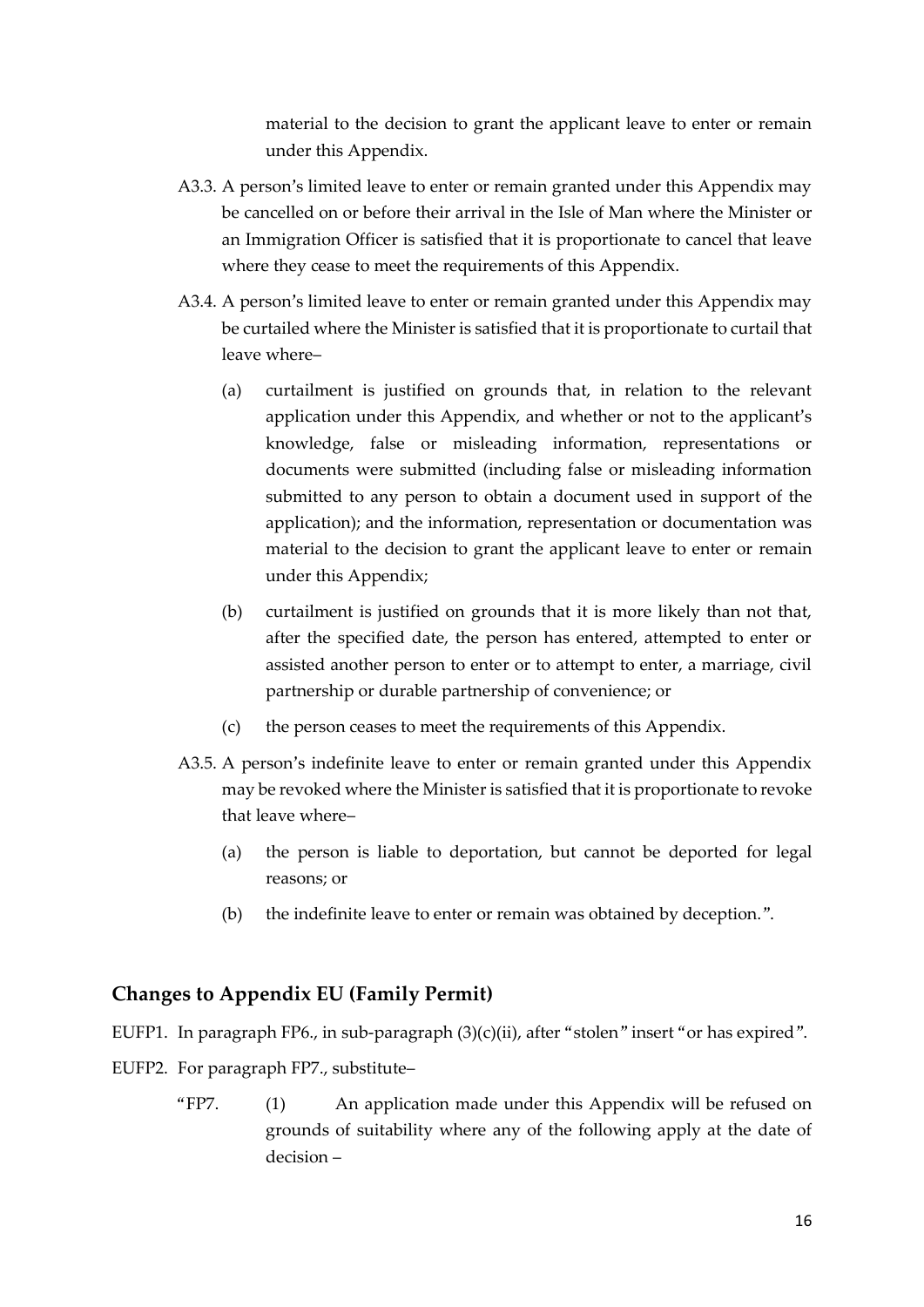- (a) the applicant is subject to a deportation order or to a decision to make a deportation order; or
- (b) the applicant is subject to an exclusion order or exclusion decision.
- (2) An application made under this Appendix will be refused on grounds of suitability where the applicant's presence in the Isle of Man is not conducive to the public good because of conduct committed after the specified date.
- (3) An application made under this Appendix may be refused on grounds of suitability where any of the following apply at the date of decision–
	- (a) the applicant is subject to a UK or CI deportation order; or
	- (b) the applicant is subject to a UK or CI exclusion decision.
- (4) An application made under this Appendix may be refused on grounds of suitability where, at the date of decision, the immigration officer or entry clearance officer is satisfied that–
	- (a) it is proportionate to refuse the application where, in relation to the application and whether or not to the applicant's knowledge, false or misleading information, representations or documents have been submitted (including false or misleading information submitted to any person to obtain a document used in support of the application); and the information, representation or documentation is material to the decision whether or not to grant the applicant an entry clearance under this Appendix; or
	- (b) (i) the applicant–
		- (aa) has previously been refused admission to the Isle of Man in accordance with regulation 24(1) of the EEA Regulations; or
		- (bb) had indefinite leave to enter or remain or limited leave to enter or remain granted under Appendix EU to these Rules (or limited leave to enter granted by virtue of having arrived in the Isle of Man with an entry clearance that was granted under this Appendix) which was cancelled under paragraph 321B(b)(i) or 321B(b)(ii) of these Rules, under paragraph A3.3. or A3.4.(a) of Annex 3 to this Appendix or under paragraph A3.1. or A3.2.(a) of Annex 3 to Appendix EU; and
		- (ii) the refusal of the application is justified either–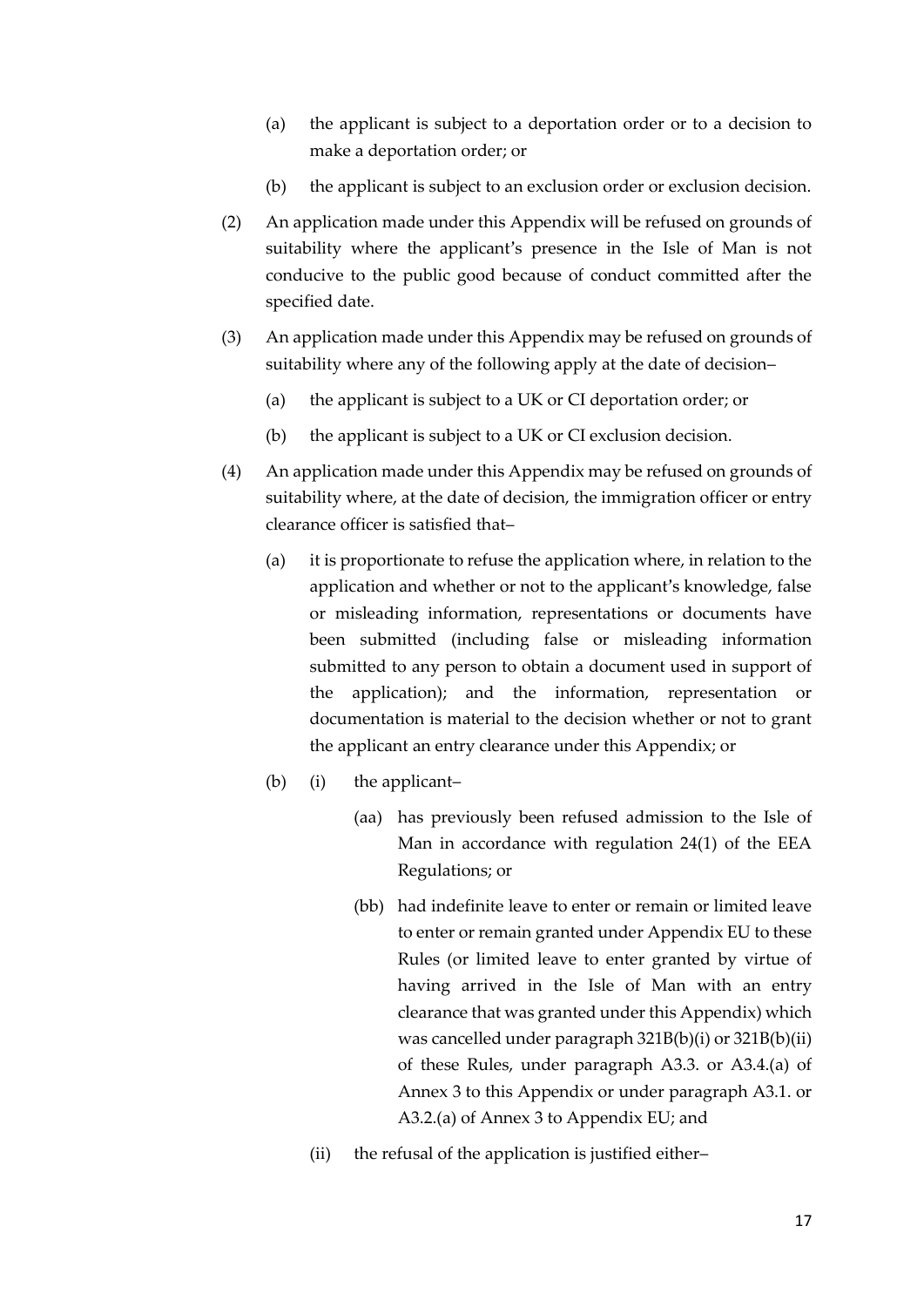- (aa) in respect of the applicant's conduct committed before the specified date, on grounds of public policy, public security or public health in accordance with regulation 28 of the EEA Regulations, irrespective of whether the EEA Regulations apply to that person (except that in regulation 28 for "with a right of permanent residence under regulation 17" and "has a right of permanent residence under regulation 17" read "who has indefinite leave to enter or remain or who meets the requirements of paragraph EU11, EU11A or EU12 of Appendix EU to the Immigration Rules"; and for "an EEA decision" read "a decision under paragraph FP7(4)(b) of Appendix EU (Family Permit) to the Immigration Rules"), and it is proportionate to refuse the application; or
- (bb) in respect of conduct committed after the specified date, on the ground that the decision is conducive to the public good.
- (5) The references in this paragraph to an order or decision to which the applicant is subject do not include an order or decision which, at the date of decision on their application under this Appendix, has been set aside or revoked.".
- EUFP3. For paragraph FP9., substitute–
	- "FP9. (1) Annex 1 sets out definitions which apply to this Appendix. Any provision made elsewhere in the Immigration Rules for those terms, or for other matters for which this Appendix makes provision, does not apply to an application made under this Appendix.
		- (2) Where this Appendix requires that a document, card or other evidence is valid (or that it remained valid for the period of residence relied upon), or has not been cancelled or invalidated or has not ceased to be effective, it does not matter that the person concerned no longer has the right to enter or reside under the EEA Regulations (or under the equivalent provision in the UK or Channel Islands), on which basis the document, card or other evidence was issued, by virtue of the revocation of those Regulations (or equivalent provision in the UK or Channel Islands).".

EUFP4. In Annex 1, for the entry for "date of application" in the table, substitute–

 $\alpha$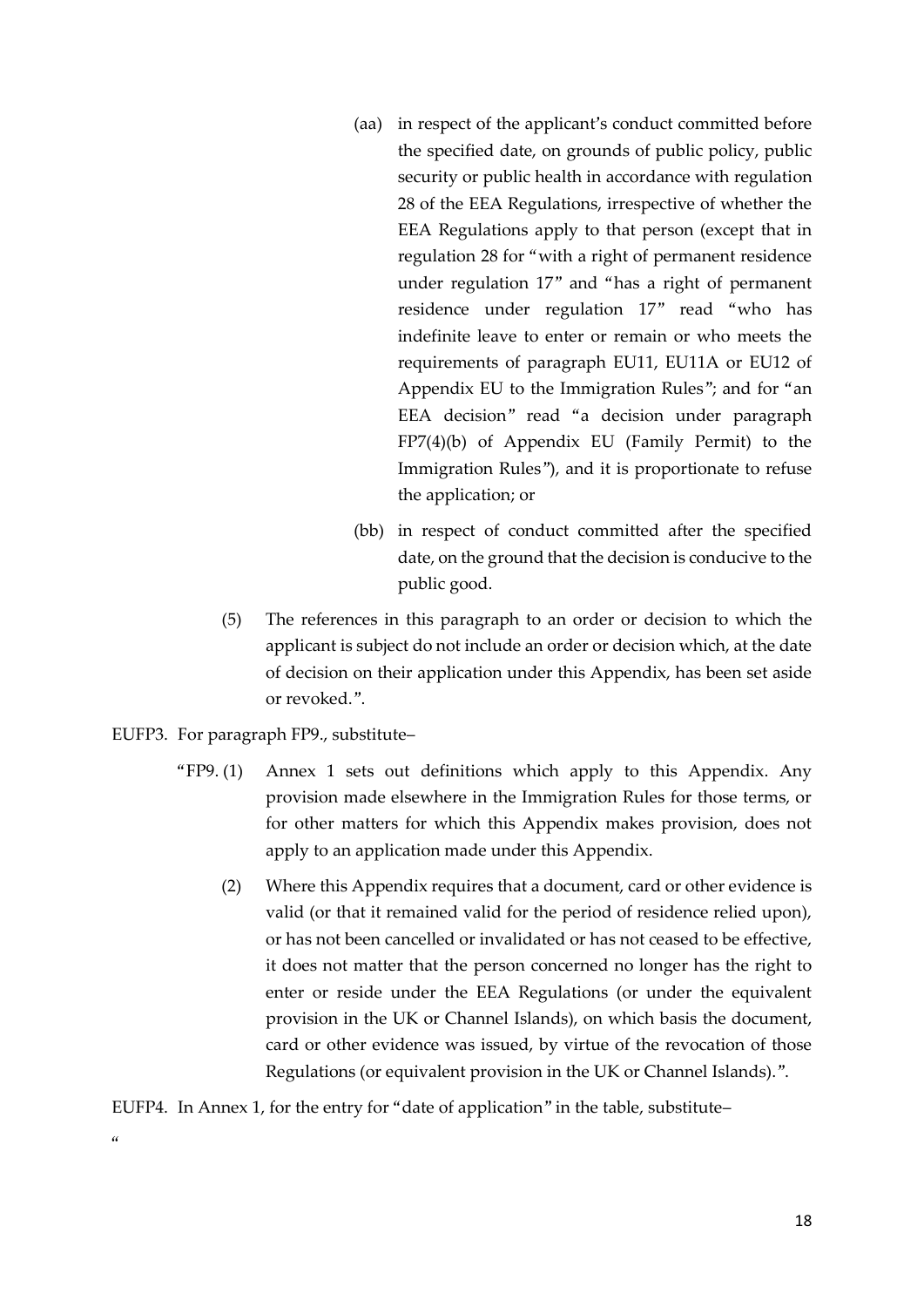| date of application | the date on which the relevant on-line application form is |
|---------------------|------------------------------------------------------------|
|                     | submitted on-line under the required application process   |

EUFP5. In Annex 1, after the entry for "dependent relative of a qualifying British citizen" in the table, insert–

 $\alpha$ 

| dependent relative of a<br>specified relevant person<br>of Northern Ireland | the person-                                                                                                                                                                                                                                                                                                                                                                                          |  |  |
|-----------------------------------------------------------------------------|------------------------------------------------------------------------------------------------------------------------------------------------------------------------------------------------------------------------------------------------------------------------------------------------------------------------------------------------------------------------------------------------------|--|--|
|                                                                             | (i) is a relative (other than a spouse, civil partner, durable<br>(a)<br>partner, child or dependent parent) of a specified relevant<br>person of Northern Ireland or of their spouse or civil<br>partner; and                                                                                                                                                                                       |  |  |
|                                                                             | (ii) is a dependant of a specified relevant person of<br>Northern Ireland or of their spouse or civil partner, a<br>member of their household or in strict need of their<br>personal care on serious health grounds; or                                                                                                                                                                              |  |  |
|                                                                             | (b) is a person who is subject to a non-adoptive legal<br>guardianship order in favour (solely or jointly with another<br>party) of a specified relevant person of Northern Ireland<br>(substituting "specified relevant person of Northern Ireland"<br>for "qualifying British citizen" in the entry for "person who is<br>subject to a nonadoptive legal guardianship order" in this<br>table); or |  |  |
|                                                                             | (c) is a person under the age of 18 years who-                                                                                                                                                                                                                                                                                                                                                       |  |  |
|                                                                             | (i) is the direct descendant of the durable partner of a<br>specified relevant person of Northern Ireland; or                                                                                                                                                                                                                                                                                        |  |  |
|                                                                             | (ii) has been adopted by the durable partner of a specified<br>relevant person of Northern Ireland, in accordance with a<br>relevant adoption decision                                                                                                                                                                                                                                               |  |  |
|                                                                             | in addition, "spouse or civil partner" means the person<br>described in sub-paragraph (a) of the entry for "family member<br>of a relevant EEA citizen" in this table                                                                                                                                                                                                                                |  |  |

".

".

EUFP6. In Annex 1, for the entry for "EEA Regulations" in the table, substitute–  $\alpha$ 

| <b>EEA Regulations</b> | (a) (where relevant to something done before the specified  |
|------------------------|-------------------------------------------------------------|
|                        | date) the Immigration (European Economic Area) Regulations  |
|                        | 2019 (as they have effect immediately before that date); or |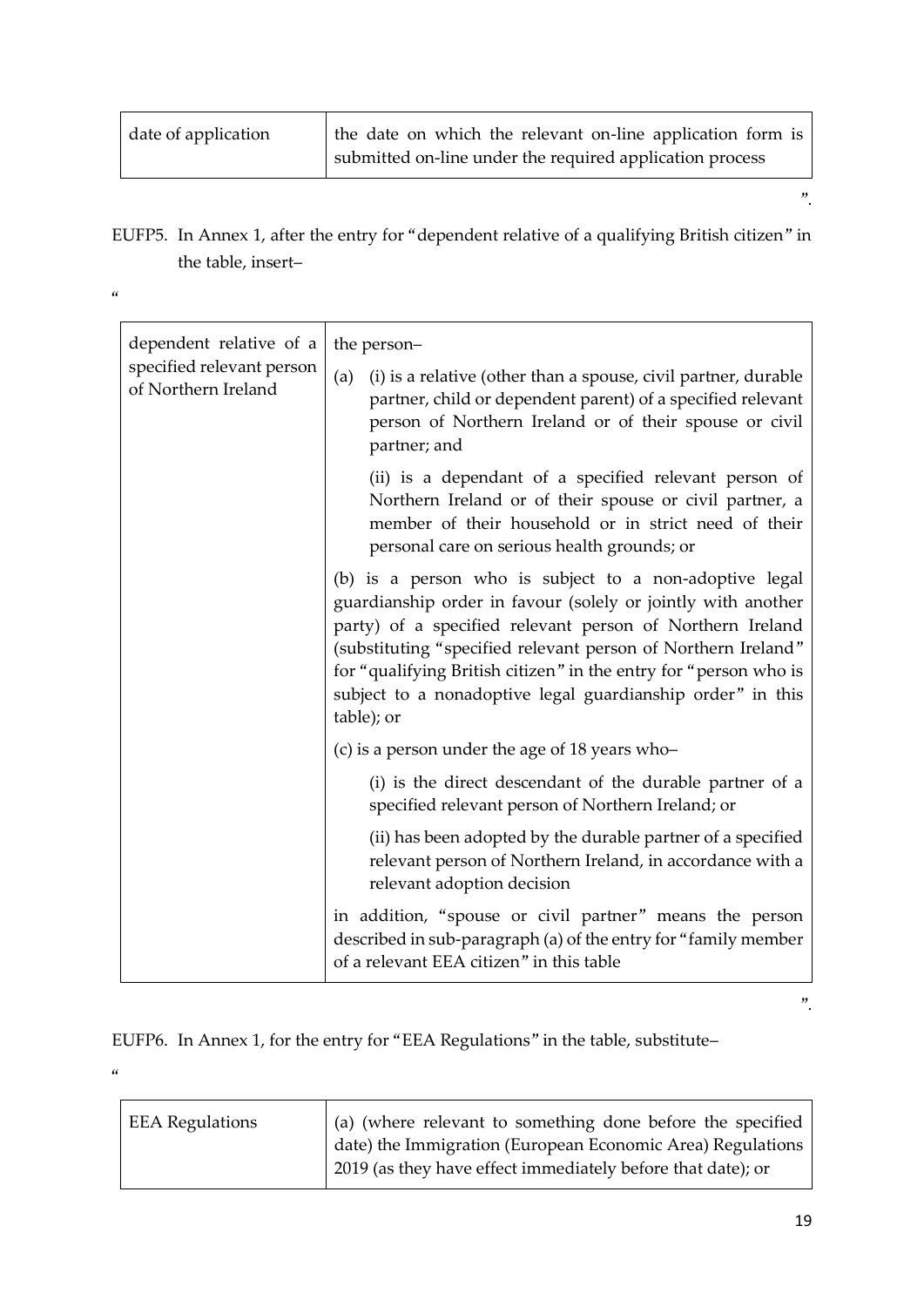| (b) (where relevant to something done after the specified date |
|----------------------------------------------------------------|
| and before 1 July 2021) the Immigration (European Economic     |
| Area) Regulations 2019 (as, despite the revocation of those    |
| Regulations, they continue to have effect, with specified      |
| modifications, by virtue of the Citizens' Rights (Application  |
| Deadline and Temporary Protection) (EU Exit) (Application)     |
| Regulations 2020 <sup>7</sup> ); or                            |
| (c) (where relevant to something done on or after 1 July 2021) |
| the Immigration (European Economic Area) Regulations 2019      |
| (as they had effect immediately before they were revoked and,  |
| where the context requires it, on the basis that those         |
| Regulations had not been revoked)                              |
|                                                                |

- EUFP7. In Annex 1, in sub-paragraph (b) of the definition of 'exclusion decision' in the table, after "conduct committed" insert "by the person".
- EUFP8. In Annex 1, after sub-paragraph (f) of the definition of "family member of a relevant EEA citizen" in the table, insert–

 $\alpha$ ; or

(g) the dependent relative of a specified relevant person of Northern Ireland".

- EUFP9. In Annex 1, in sub-paragraph (c) of the definition of "relevant document" in the table, before "it has not expired" insert "(in relation to an application for an EU Settlement Scheme Family Permit)".
- EUFP10.In Annex 1, after sub-paragraph (a)(iii) of the definition of "relevant EEA citizen (where the date of application under this Appendix is on or after 1 July 2021)" in the table, insert–
	- "(iv) the applicant satisfies the immigration officer or entry clearance officer by relevant information and evidence provided with the application (including their valid passport or valid national identity card as an EEA citizen, which is the original document and not a copy) meets subparagraph (a)(i) of the definition of "relevant EEA citizen (where the date of application under this Appendix is on or after 1 July 2021)" in Annex 1 to Appendix EU to these Rules, such that the applicant is a "family member of a relevant EEA citizen" (as defined in Annex 1 to Appendix EU); or".
- EUFP11.In Annex 1, after sub-paragraph (f) of the definition of "required evidence of family relationship" in the table, insert–

 $\alpha$ ; or

".

**<sup>.</sup>** 7 SD No. 2020/0508.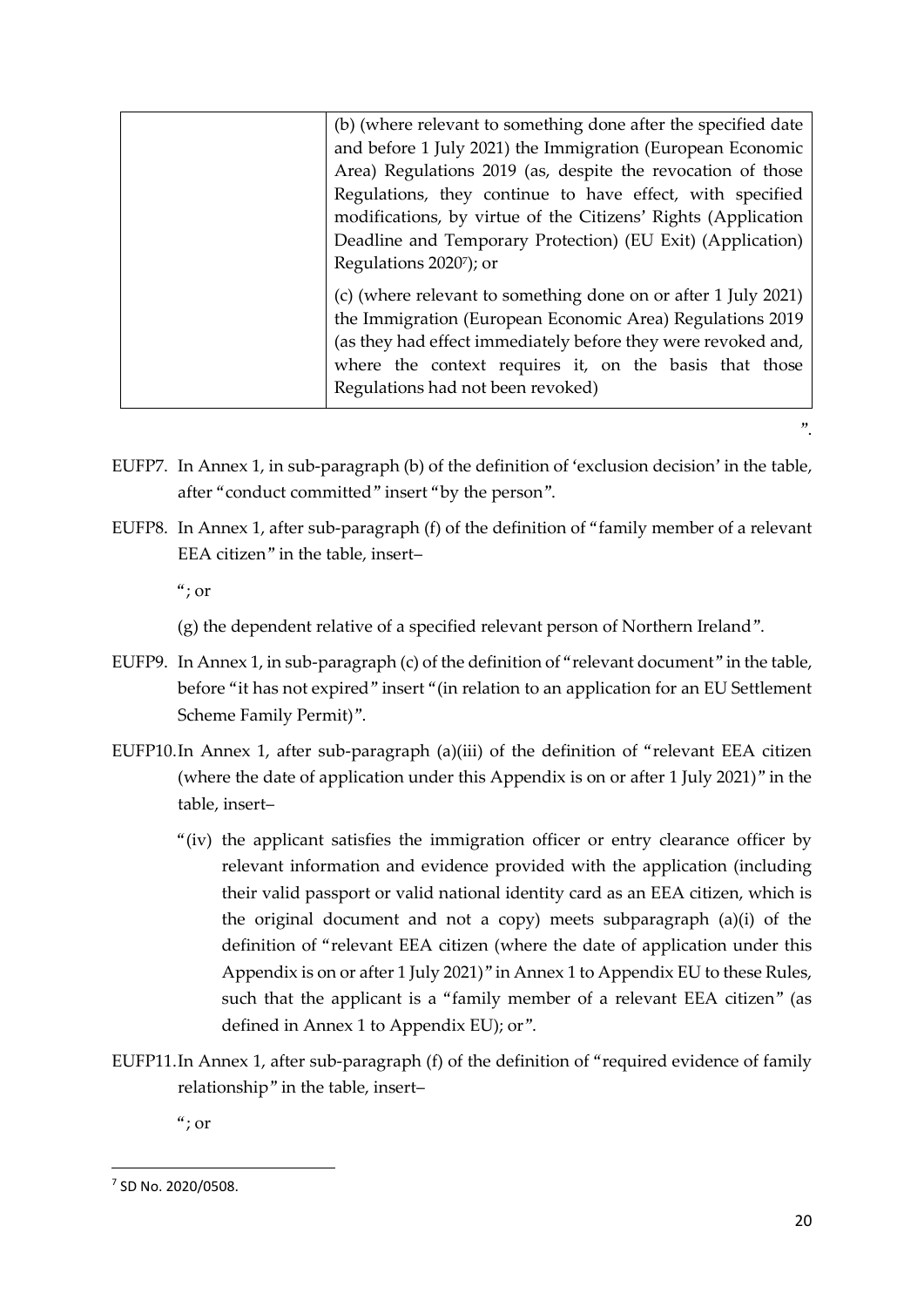- (g) a dependent relative of a specified relevant person of Northern Ireland evidence which satisfies the immigration officer or entry clearance officer that the family relationship and (in sub-paragraph (a)(ii) of the entry for "dependent relative of a specified relevant person of Northern Ireland" in this table) the person's dependency (or, as the case may be, their membership of the household or their strict need for personal care on serious health grounds) existed before the specified date and continue to exist at the date of application".
- EUFP12.In Annex 1, in sub-paragraph (c) of the definition of "required evidence of qualification" in the table, for "required evidence of being a relevant person of Northern Ireland, and" substitute "required evidence of being a relevant person of Northern Ireland and (where the relevant EEA citizen is relied on by the applicant as being a specified relevant person of Northern Ireland) information or evidence which satisfies the immigration officer or entry clearance officer that the requirements of that entry in this table are met, and (in all cases)".
- EUFP13.In Annex 1, in sub-paragraph  $(c)(i)(cc)$  of the definition of 'required evidence of qualification' in the table, for "(where they are a British citizen and an Irish citizen)" substitute "(where they are a British citizen and an Irish citizen, and are not relied on by the applicant as being a specified relevant person of Northern Ireland)".
- EUFP14.In Annex 1, at the end of sub-paragraph (b) of the definition of "required proof of identity and nationality" in the table, insert–

 $\frac{a}{i}$ 

unless (in the case of (a) or (b)) the immigration officer or entry clearance officer agrees to accept alternative evidence of identity and nationality where the applicant is unable to obtain or produce the required document due to circumstances beyond their control or to compelling practical or compassionate reasons".

EUFP15.In Annex 1, in the definition of "required proof of identity and nationality" in the table, for "in addition, 'valid' here means that the document is genuine" substitute "in addition, 'valid' here means that, at the date of application, the document is genuine".

EUFP16.In Annex 1, after the entry for "specified EEA citizen" in the table, insert–

 $\alpha$ 

| specified<br><sub>of</sub><br>person<br>Ireland | relevant $\vert$ (a) the person is a relevant person of Northern Ireland in<br>Northern   accordance with sub-paragraph (a)(i) or (a)(iii) of that entry in<br>this table; and |
|-------------------------------------------------|--------------------------------------------------------------------------------------------------------------------------------------------------------------------------------|
|                                                 | (b) the applicant is a non-EEA citizen; and                                                                                                                                    |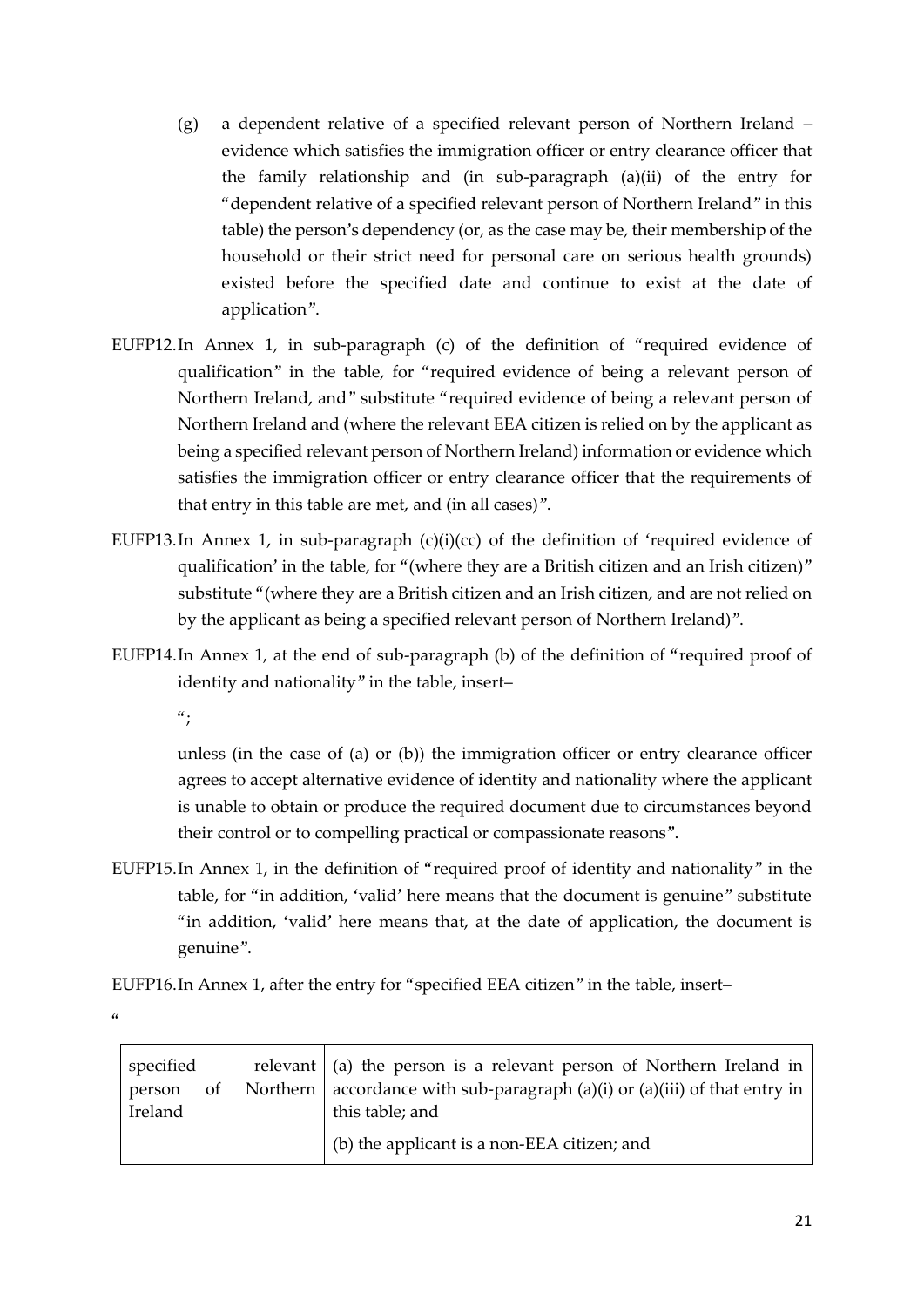| $(c)$ (i) | (aa) the applicant meets the definition of "joining<br>family member of a relevant sponsor" in Annex 1 to<br>Appendix EU to these Rules where the person is their<br>relevant sponsor; and                                                                                                                                                                                                                          |
|-----------|---------------------------------------------------------------------------------------------------------------------------------------------------------------------------------------------------------------------------------------------------------------------------------------------------------------------------------------------------------------------------------------------------------------------|
|           | (bb) the applicant has satisfied the immigration officer<br>or entry clearance officer by relevant information or<br>evidence provided with the application that, due to<br>compelling practical or compassionate reasons, it was<br>not possible for the person to return to the Isle of Man<br>before the specified date while the applicant<br>remained outside the Isle of Man; or                              |
|           | (ii) (aa) the applicant is a dependent relative of a specified<br>relevant person of Northern Ireland; and                                                                                                                                                                                                                                                                                                          |
|           | (bb) the person-                                                                                                                                                                                                                                                                                                                                                                                                    |
|           | (i) is outside the Isle of Man; or                                                                                                                                                                                                                                                                                                                                                                                  |
|           | (ii) is in the Isle of Man and has been so for a<br>period not exceeding 3 months; or                                                                                                                                                                                                                                                                                                                               |
|           | (iii) is in the Isle of Man and (were they an "EEA<br>national" in accordance with regulation $3(3)$ of<br>the EEA Regulations) they would be residing in<br>the Isle of Man in accordance with the EEA<br>Regulations (or, where the date of application<br>under this Appendix is on or after 1 July 2021,<br>they were residing in the Isle of Man in<br>accordance with the EEA Regulations on 30 June<br>2021) |

".

- EUFP17.In Annex 1, in sub-paragraph (b) of the definition of "UK or CI deportation order" in the table, after "conduct committed" insert "by the person".
- EUFP18.In Annex 1, in sub-paragraph (b) of the definition of "UK or CI exclusion decision" in the table, after "conduct committed" insert "by the person".

#### EUFP19.For Annex 3, substitute–

#### "**Annex 3 – Cancellation and curtailment of leave to enter**

- A3.1. A person's entry clearance granted under this Appendix must be revoked where the person's presence in the Isle of Man is not conducive to the public good because of conduct committed after the specified date.
- A3.2. A person's entry clearance granted under this Appendix may be revoked where the Immigration officer or entry clearance officer is satisfied that it is proportionate to revoke that entry clearance where–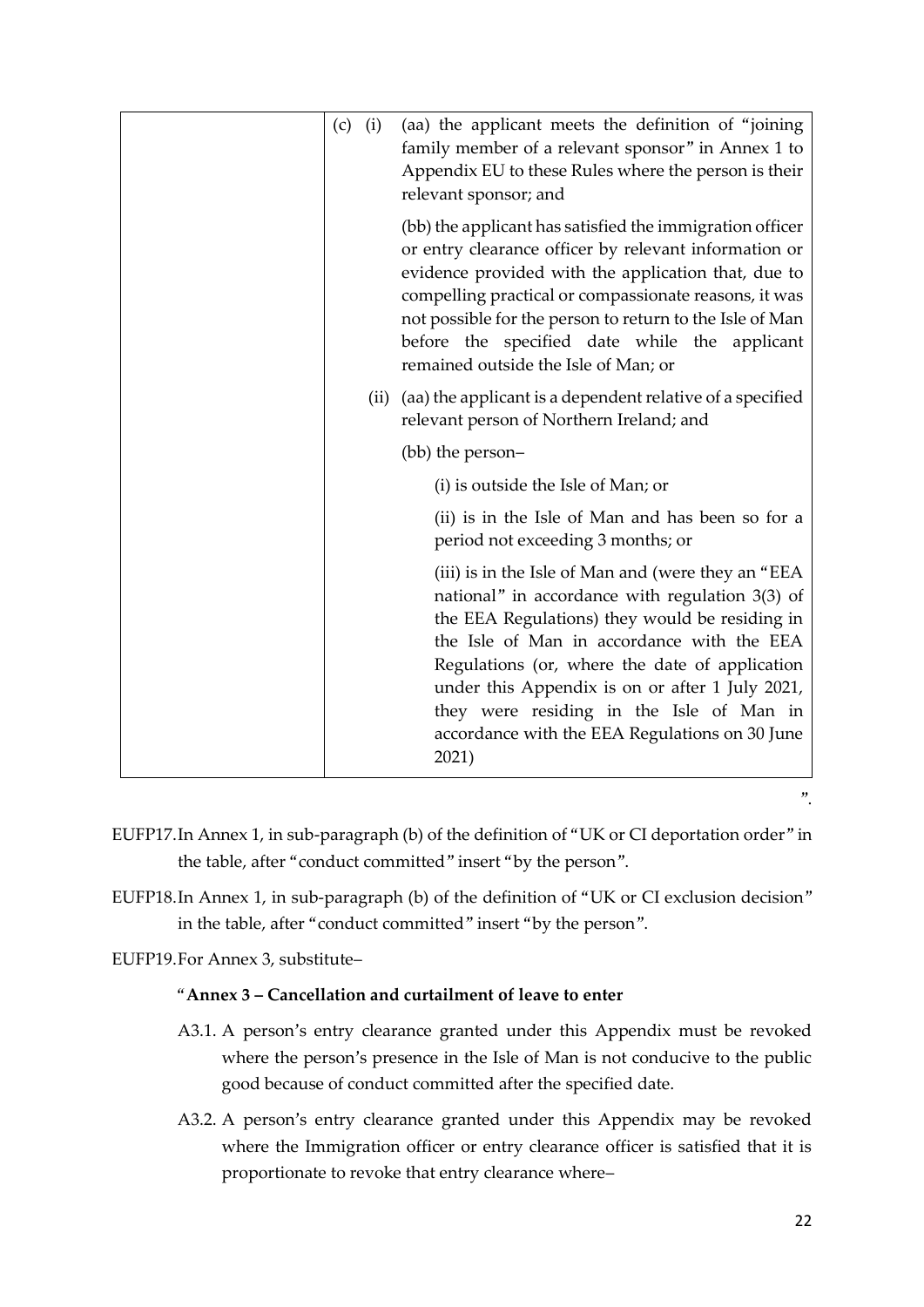- (a) in respect of their conduct committed before the specified date, the person is subject to an exclusion decision, an exclusion order or a UK or CI exclusion decision;
- (b) the revocation is justified on grounds that, in relation to the relevant application under this Appendix, and whether or not to the applicant's knowledge, false or misleading information, representations or documents were submitted (including false or misleading information submitted to any person to obtain a document used in support of the application); and the information, representation or documentation was material to the decision to grant the applicant an entry clearance under this Appendix; or
- (c) since it was granted, there has been a change in circumstances that is, or would have been, relevant to that person's eligibility for that entry clearance, such that their entry clearance ought to be revoked.
- A3.3. A person's leave to enter granted by virtue of having arrived in the Isle of Man with an entry clearance that was granted under this Appendix must be cancelled where, because of conduct committed after the specified date, the person's presence in the Isle of Man is not conducive to the public good.
- A3.4. A person's leave to enter granted by virtue of having arrived in the Isle of Man with an entry clearance that was granted under this Appendix may be cancelled where the Minister or an Immigration Officer is satisfied that it is proportionate to cancel that leave where–
	- (a) the cancellation is justified on grounds of public policy, public security or public health in accordance with regulation 28 of the Immigration (European Economic Area) Regulations 2019, irrespective of whether the EEA Regulations apply to that person (except that for "a right of permanent residence under regulation 17" read "indefinite leave to enter or remain or who would be granted indefinite leave to enter or remain if they made a valid application under Appendix EU to the Immigration Rules"; and for "an EEA decision" read "a decision under paragraph A3.4.(a) of Annex 3 to Appendix EU (Family Permit) to the Immigration Rules");
	- (b) the cancellation is justified on grounds that, in relation to the relevant application under this Appendix, and whether or not to the applicant's knowledge, false or misleading information, representations or documents were submitted (including false or misleading information submitted to any person to obtain a document used in support of the application); and the information, representation or documentation was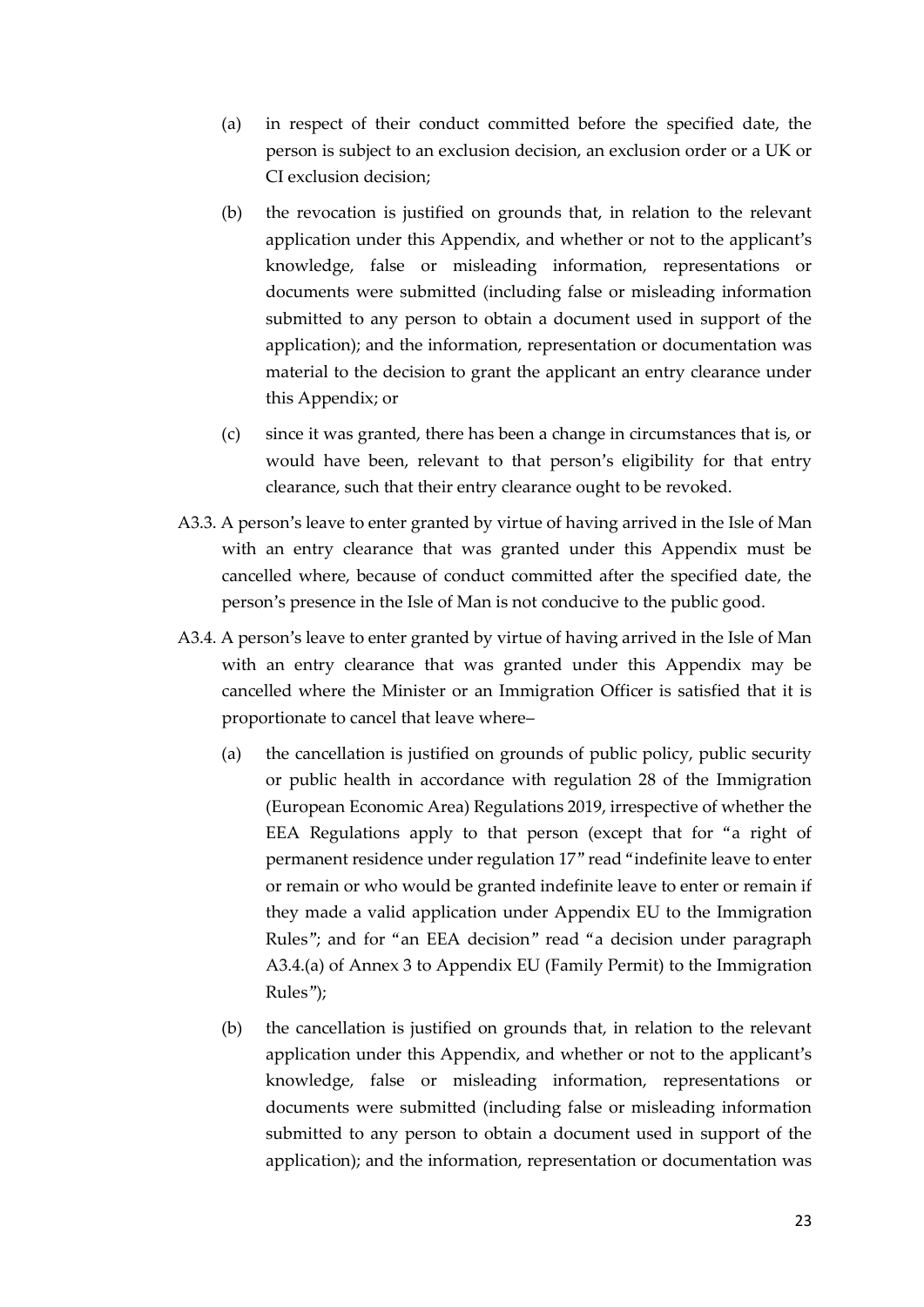material to the decision to grant the applicant an entry clearance under this Appendix; or

- (c) since the entry clearance under this Appendix was granted, there has been a change in circumstances that is, or would have been, relevant to that person's eligibility for that entry clearance, such that their leave to enter ought to be cancelled.
- A3.5. A person's leave to enter granted by virtue of having arrived in the Isle of Man with an entry clearance that was granted under this Appendix may be curtailed where the Minister is satisfied that it is proportionate to curtail that leave where–
	- (a) curtailment is justified on grounds that, in relation to the relevant application under this Appendix, and whether or not to the applicant's knowledge, false or misleading information, representations or documents were submitted (including false or misleading information submitted to any person to obtain a document used in support of the application); and the information, representation or documentation was material to the decision to grant the applicant an entry clearance under this Appendix; or
	- (b) curtailment is justified on grounds that it is more likely than not that, after the specified date, the person has entered, attempted to enter or assisted another person to enter or to attempt to enter, a marriage, civil partnership or durable partnership of convenience.".

### **Changes to Appendix FM-SE**

FMSE1. For paragraph 27, substitute–

"27. The evidence required of passing an English language test in speaking and listening (at a minimum of level A1 or A2 (as the case may be) of the Common European Framework of Reference for Languages) with a provider approved by the Secretary of State, where the applicant relies on that pass to meet an English language requirement, is confirmation on the on-line verification system operated by an approved English language test provider and at an approved Secure English Language Test centre that–

- (i) the applicant has passed such a test; and
- (ii) that test was an English language test in speaking and listening which is approved by the Secretary of State and was taken no more than 2 years before the date of application and at a test centre approved by the Secretary of State as a Secure English Language Test Centre or if they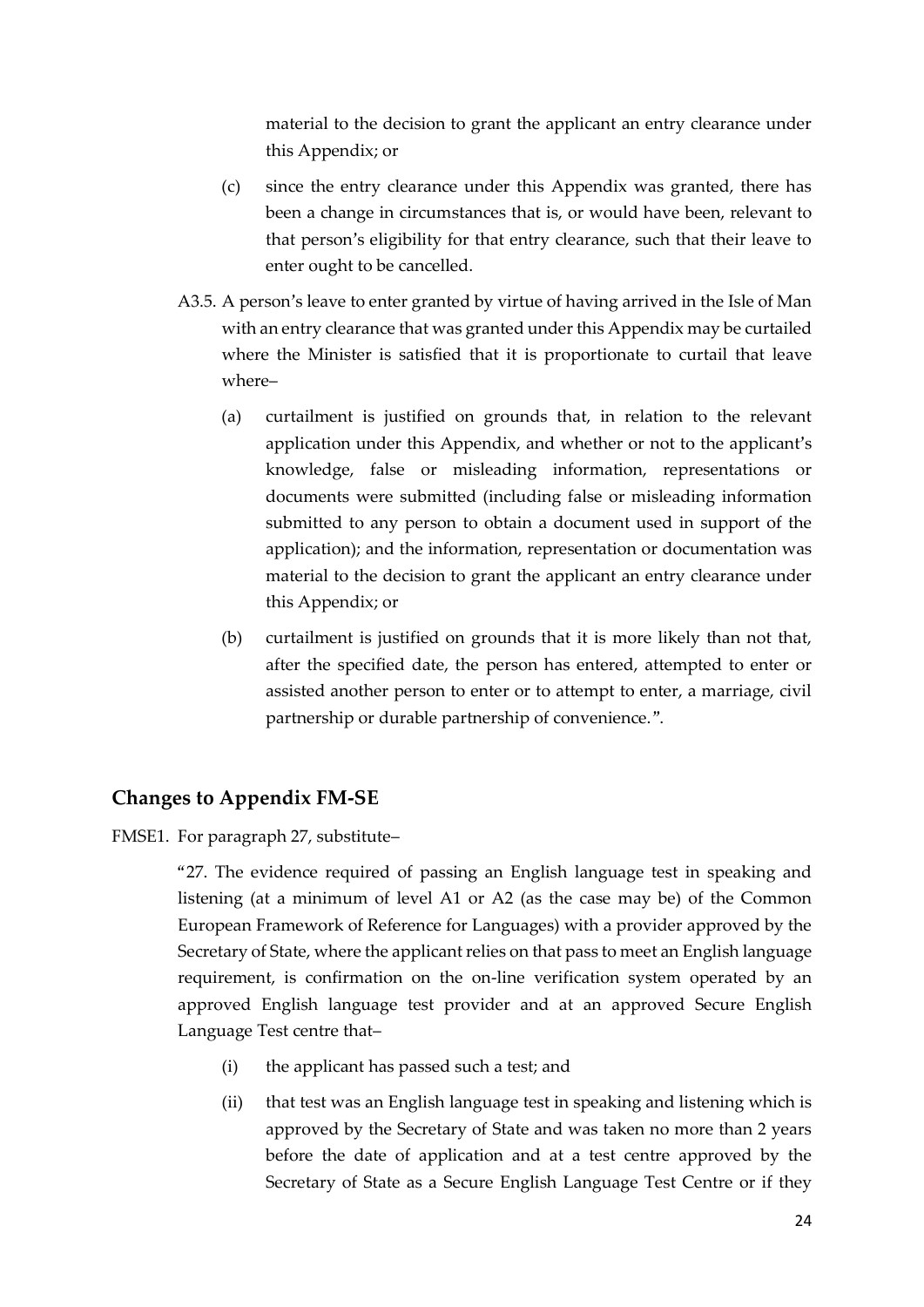have already shown they met the requirement in this manner at the level required for their current application, in a previous successful application for entry clearance or permission to stay."

FMSE2. For paragraph 32D(d), substitute–

"(d) past its validity date (if a validity date is required), provided that it is at or above the requisite level of the Common European Framework of Reference for Languages and when the subsequent application is made the award to the applicant does not fall within the circumstances set out in paragraph 32B of this Appendix.".

# **Changes to Appendix Hong Kong British National (Overseas)**

HK1. For paragraph HK 6.1., substitute-

"If the applicant is applying for permission to stay and has been living in the Isle of Man for 12 months or more on the date of application, they will meet the financial requirement unless the applicant's previous grant of permission was for 12 months Leave Outside the Rules following an unsuccessful application for the Hong Kong British National (Overseas) route.".

HK2. For paragraph HK 6.2., substitute–

"If the applicant is applying for entry clearance, or is applying for permission to stay and has been in the Isle of Man for less than 12 months on the date of application, or where the applicant's previous grant of permission was for 12 months Leave Outside the Rules following an unsuccessful application for the Hong Kong British National (Overseas) route, the decision maker must be satisfied that the applicant can adequately maintain and accommodate themselves without recourse to public funds for at least 6 months.".

HK3. For paragraph HK 14.1., substitute–

"If the applicant is applying for permission to stay and has been living in the Isle of Man with permission for 12 months or more on the date of application, they will meet the financial requirement unless the applicant's previous grant of permission was for 12 months Leave Outside the Rules following an unsuccessful application for the Hong Kong British National (Overseas) route.".

HK4. For paragraph HK 14.2., substitute–

"If the applicant is applying for entry clearance or is applying for permission to stay and has been in the Isle of Man for less than 12 months on the date of application, or where the applicant's previous grant of permission was for 12 months Leave Outside the Rules following an unsuccessful application for the Hong Kong British National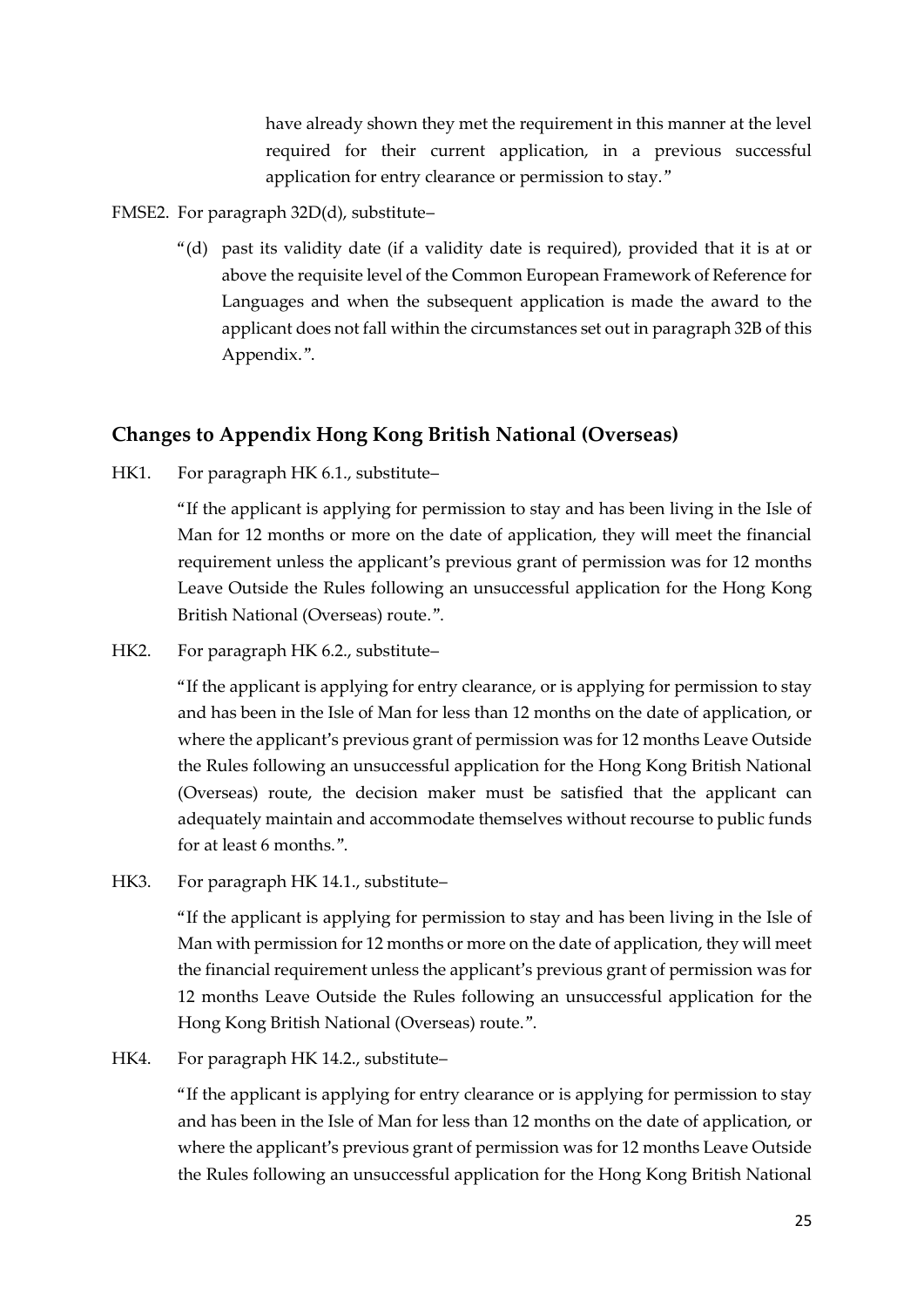(Overseas) route, the decision maker must be satisfied that the applicant or the BN(O) Status Holder are able to maintain and accommodate the applicant adequately in the Isle of Man without recourse to public funds for at least 6 months.".

HK5. For paragraph HK 16.1., substitute–

"The applicant must intend to live with a parent who has permission on the BN(O) status holder route during their stay in the Isle of Man, unless they can demonstrate a valid reason why they should not live with that parent.".

HK6. For paragraph HK 27.1., substitute–

"If the applicant is applying for permission to stay and has been living in the Isle of Man with permission for 12 months or more on the date of application, they will meet the financial requirement unless the applicant's previous grant of permission was for 12 months Leave Outside the Rules following an unsuccessful application for the Hong Kong British National (Overseas) route.".

HK7. For paragraph HK 27.2., substitute–

"If the applicant is applying for entry clearance, or is applying for permission to stay and they have been in the Isle of Man for less than 12 months on the date of application, or where the applicant's previous grant of permission was for 12 months Leave Outside the Rules following an unsuccessful application for the Hong Kong British National (Overseas) route, the decision maker must be satisfied that the applicant, or a person who is being granted permission on the BN(O) Status Holder route at the same time as the applicant, is able to, and will, maintain and accommodate the applicant adequately in the Isle of Man without recourse to public funds for at least 6 months.".

HK8. For paragraph HK 36.1., substitute–

"If the applicant is applying for permission to stay and has been living in the Isle of Man with permission for 12 months or more on the date of application, they will meet the financial requirement unless the applicant's previous grant of permission was for 12 months Leave Outside the Rules following an unsuccessful application for the Hong Kong British National (Overseas) route.".

HK9. For paragraph HK 36.2., substitute–

"If the applicant is applying for entry clearance, or is applying for permission to stay and has been in the Isle of Man for less than 12 months on the date of application, or where the applicant's previous grant of permission was for 12 months Leave Outside the Rules following an unsuccessful application for the Hong Kong British National (Overseas) route, the decision maker must be satisfied that the applicant, the BN(O) Household Member or a person being granted permission on the BN(O) Status Holder route at the same time as the applicant is being granted permission, is able to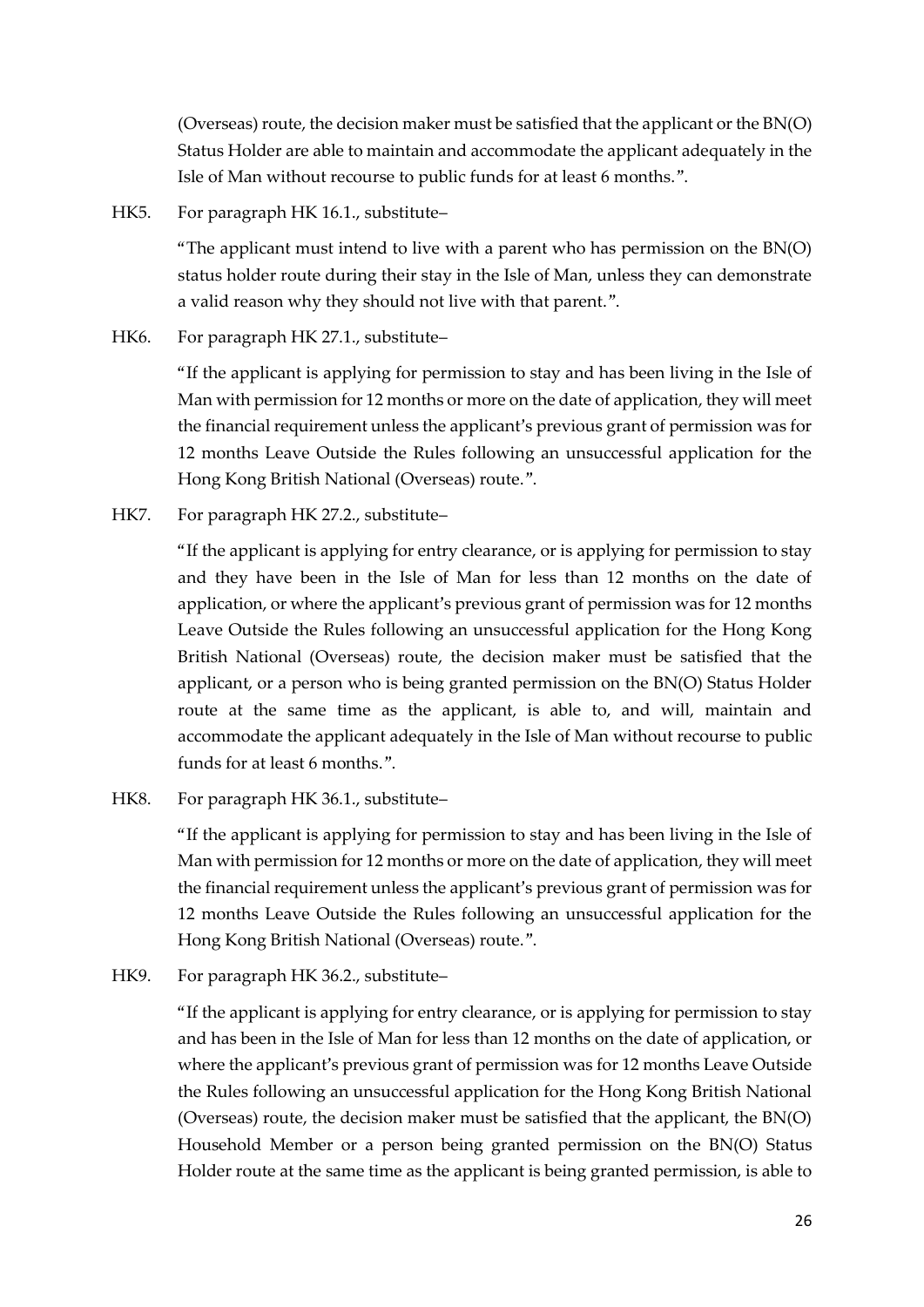maintain and accommodate the applicant adequately in the Isle of Man without recourse to public funds for at least 6 months.".

HK10. For paragraph HK 38.1., substitute–

"The applicant must intend to live with a parent who has permission on the BN(O) Household Member route during their stay in the Isle of Man, unless they can demonstrate a valid reason why they should not live with that parent.".

HK11. For paragraph HK 40.1., substitute–

"If the applicant is applying for permission to stay and has been living in the Isle of Man for 12 months or more on the date of application, they will meet the financial requirement unless the applicant's previous grant of permission was for 12 months Leave Outside the Rules following an unsuccessful application for the Hong Kong British National (Overseas) route.".

HK12. For paragraph HK 40.2., substitute–

"If the applicant is applying for entry clearance, or is applying for permission to stay and has been in the Isle of Man with permission for less than 12 months on the date of application, or where the applicant's previous grant of permission was for 12 months Leave Outside the Rules following an unsuccessful application for the Hong Kong British National (Overseas) route, the decision maker must be satisfied that the BN(O) Household Member, their partner or a person who is being granted permission on the BN(O) Status Holder route at the same time as the applicant is being granted permission, is able to and will maintain and accommodate the applicant adequately in the Isle of Man without recourse to public funds for at least 6 months.".

- HK13. For paragraph HK  $44.5(c)$ , substitute
	- "(c) study is permitted, subject to the ATAS condition in Part 15 of the Immigration Rules; and".
- HK13. For paragraph HK 50.1., substitute–

"If the applicant is applying for permission to stay and has been living in the Isle of Man with permission for 12 months or more on the date of application, they will meet the financial requirement unless the applicant's previous grant of permission was for 12 months Leave Outside the Rules following an unsuccessful application for the Hong Kong British National (Overseas) route.".

HK14. For paragraph HK 50.2., substitute–

"If the BN(O) Adult Dependent Relative is applying for entry clearance, or is applying for permission to stay and has been in the Isle of Man for less than 12 months on the date of application, or where the applicant's previous grant of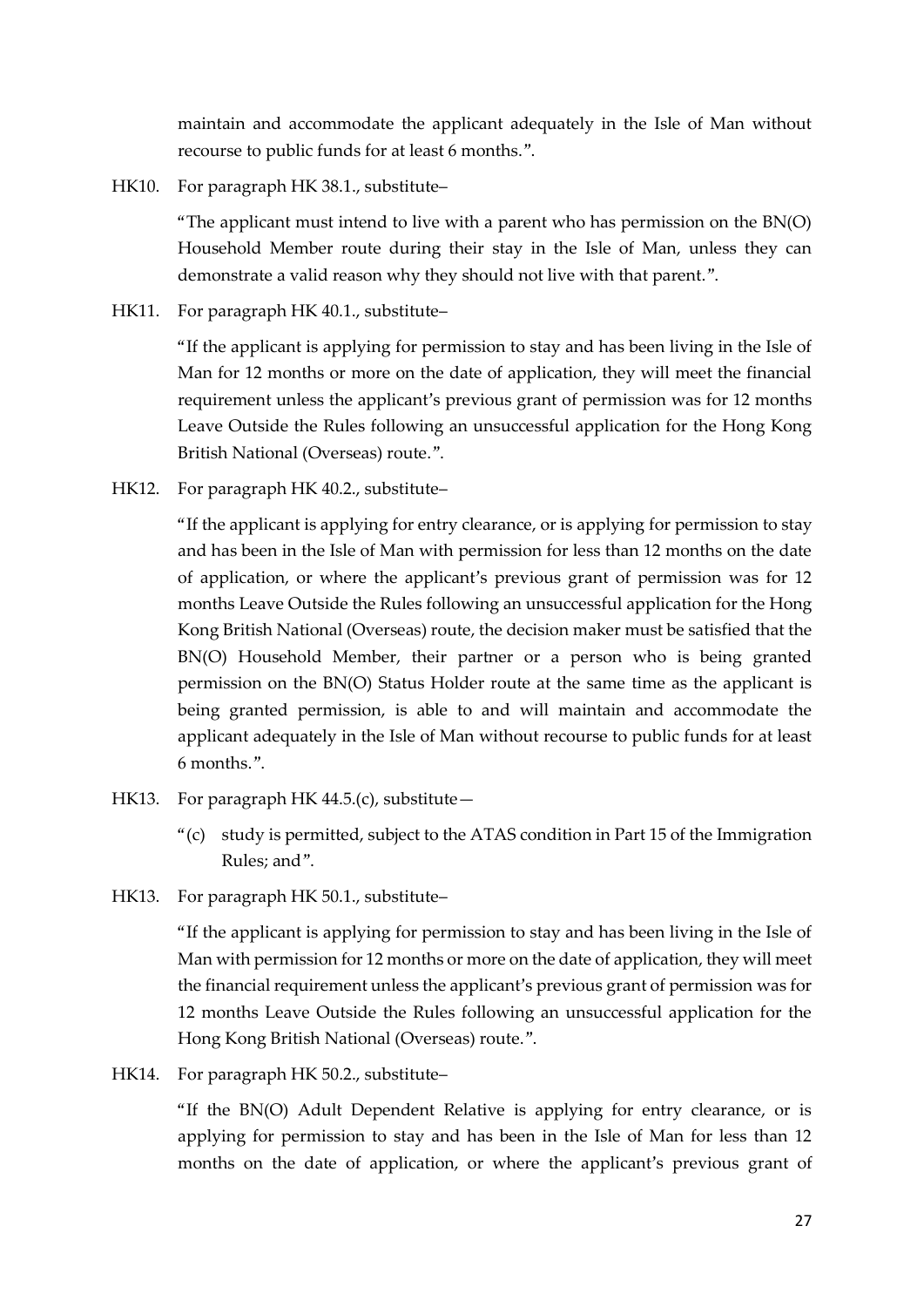permission was for 12 months Leave Outside the Rules following an unsuccessful application for the Hong Kong British National (Overseas) route, the decision maker must be satisfied that the BN(O) Status Holder or their partner is able to and will maintain and accommodate the BN(O) Adult Dependent Relative adequately in the Isle of Man without recourse to public funds for at least 6 months.".

HK15. For paragraph HK 62.1., substitute–

"The applicant must have spent a continuous period of 5 years with permission in the UK and Islands on a route under which a person can settle, of which the most recent grant of permission must have been in the Isle of Man on the Hong Kong BN(O) route.".

HK16. For paragraph HK 63.1., substitute–

"The applicant must meet the continuous residence requirement as specified in Appendix Continuous Residence during the period in HK 62.1.".

HK17. After paragraph HK 64.1., insert–

#### "**Variation of no access to public funds condition**

- HK 65.1 A person in the Isle of Man with permission on the Hong Kong BN(O) route may have that permission varied to remove a no access to public funds condition where they have provided the decision-maker with–
	- (a) satisfactory evidence that the applicant is destitute or at imminent risk of destitution; or
	- (b) satisfactory evidence that there are particularly compelling reasons relating to the welfare of a child of a parent in receipt of a very low income or the applicant is facing exceptional financial circumstances relating to a very low income.

HK 65.2 "destitute" in HK 65.1 means that –

- (a) the person does not have adequate accommodation or any means of obtaining it (whether or not their other essential living needs are met); or
- (b) the person has adequate accommodation or the means of obtaining it, but cannot meet their other essential living needs.".

## **Changes to Appendix V: Visitor**

V.1 In paragraph V 4.2.(c), after "route", insert "as set out at V 12.3 and in Appendix Visitor: Permitted Activities".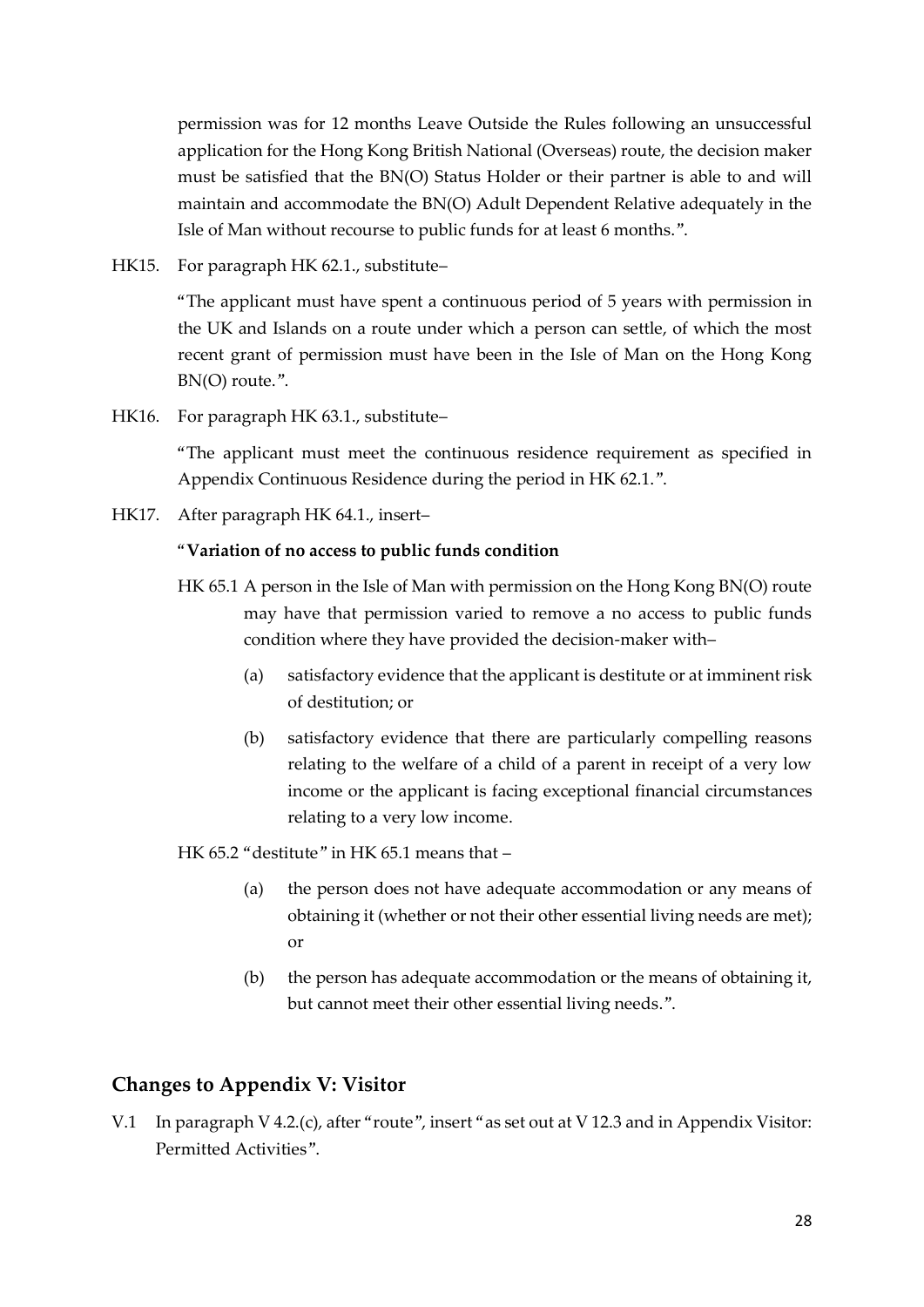- V.2 In paragraph V 4.4.(d), after "civil partnership visit" insert "or are a relevant national as defined in section 24 or 24A of the Immigration and Asylum Act 1999".
- V.3 For paragraph 4.6. substitute—
	- "V 4.6. The visitor must not receive payment from an Isle of Man source for any activities undertaken in the Isle of Man, except for the following—
		- (a) reasonable expenses to cover the cost of their travel and subsistence, including fees for directors attending board-level meetings;
		- (b) international drivers undertaking activities permitted under PA 9.2.;
		- (c) prize money;
		- (d) billing an Isle of Man client for their time in the Isle of Man, where the applicant's overseas employer is contracted to provide services to an Isle of Man company, and the majority of the contract work is carried out overseas (payment must be lower than the amount of the applicant's salary);
		- (e) multi-national companies who, for administrative reasons, handle payment of their employees' salaries from the Isle of Man; or
		- (f) Permitted Paid Engagements, where the requirements of V 12.1. to V 12.3. are met.".
- V.4 For paragraph V 7.2., substitute—
	- "V 7.2. The applicant must have arranged their private medical treatment before they travel to the Isle of Man, and must provide either—
		- (a) a letter from their doctor or consultant in the Isle of Man detailing—
			- (i) the medical condition requiring consultation or treatment;
			- (ii) the estimated costs and likely duration of any treatment, which must be of a finite duration; and
			- (iii) where the consultation or treatment will take place; or
		- (b) if the applicant intends to receive NHS treatment under a reciprocal healthcare arrangement between the Isle of Man and another country, an authorisation form issued by the government of that country.".
- V.5 For paragraphs V 8.1. to V 8.2., substitute—
	- "V 8.1. Where the applicant is seeking to come to the Isle of Man to study, they must have been accepted onto a course of study that—
		- (a) lasts no longer than 6 months; and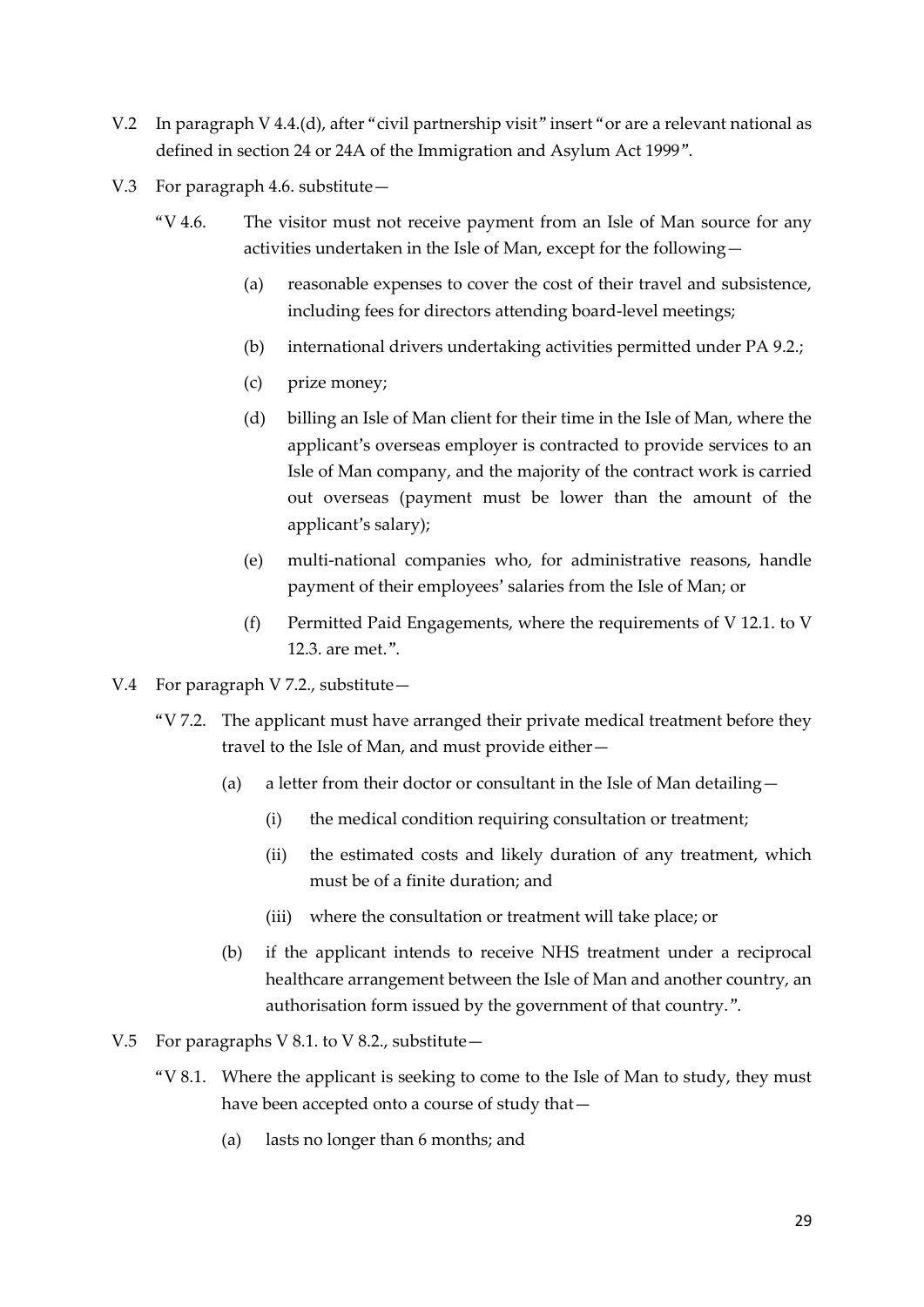- (b) is to be provided by an accredited institution that is not a state funded school or academy.".
- V 8.2. Where the applicant is seeking to come to the Isle of Man to undertake research or be taught about research (research tuition) at an Isle of Man institution for up to 6 months, they must—
	- (a) be aged 16 or over on the date of application;
	- (b) be enrolled on a course of study abroad equivalent to at least degree level study in the Isle of Man; and
	- (c) provide confirmation from the Isle of Man course provider that the research or research tuition is part of or relevant to the course of study they are enrolled on overseas and that they will not be employed at the Isle of Man institution.
- V 8.3. Where the applicant is seeking to come to the Isle of Man for up to 6 months to undertake electives relevant to a course of study abroad, they must—
	- (a) be aged 16 or over at the date of application;
	- (b) be enrolled on a course of study abroad equivalent to at least degree level study in the Isle of Man;
	- (c) be studying medicine, veterinary medicine and science, or dentistry as their principle course of study; and
	- (d) provide confirmation from the Isle of Man higher education provider that the electives are unpaid and involve no treatment of patients.".
- V.6 For paragraphs V 14.1. to V 14.4., substitute—
	- "V 14.1. Where the applicant is applying for permission to stay as a visitor for the purpose of receiving private medical treatment they must also—
		- (a) satisfy the decision maker that the costs of any medical treatment received so far; and
		- (b) provide a letter from a registered medical practitioner, at a private practice or NHS hospital, who holds an NHS consultant post or who appears in the Specialist Register of the General Medical Council, detailing the medical condition requiring further treatment.
	- V 14.2. Where the applicant applying for permission to stay is an academic visitor (or the accompanying partner or child of such an academic) the academic must—
		- (a) continue to intend to do one (or more) of the activities at Appendix Visitor: Permitted Activities at PA 11.2.;
		- (b) be highly qualified in their own field of expertise; and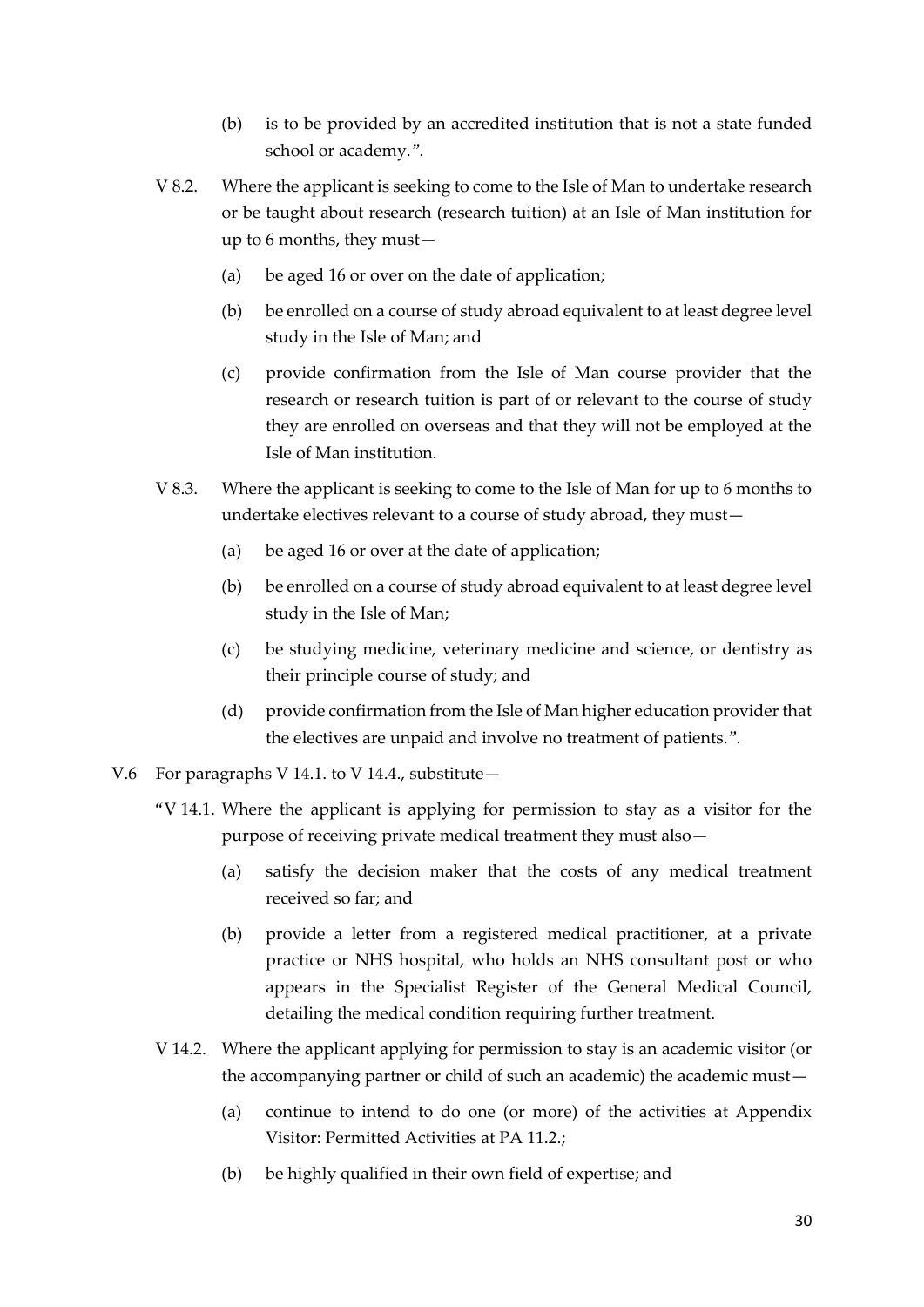- (c) have been working in that field at an academic institution or institution of higher education overseas prior to their arrival in the Isle of Man.
- V 14.3. Where the applicant is applying for permission to stay as a visitor to resit the Professional and Linguistic Assessment Board Test, they must provide written confirmation of this from the General Medical Council.
- V 14.4. Where the applicant is applying for permission to stay as a visitor and they are an overseas graduate of a medical, dental or nursing school intending to undertake an unpaid clinical attachment or dental observer post, they must have been successful in the Professional and Linguistic Assessment Board test."
- V.7 In paragraph V 16.1.(c), for "PA 17.1. to PA 17.3.", substitute "PA 17".
- V.8 In paragraph V 16.1., after sub-paragraph (c), insert—
	- "(d) study or research as part of a permitted activity is subject to the ATAS condition in Part 15 of the Immigration Rules.".

### **Changes to Appendix Visitor: Visa national list**

VNL.1 For instances of "formally", substitute "formerly".

#### **Changes to Appendix Visitor: Permitted Activities**

- PA.1 In paragraph PA 1.(b), for "PA 17.1. to PA 17.3.", substitute "PA 17.".
- PA.2 In paragraph PA 1.(c) for "PA 17.1. to PA 17.3.", substitute "PA 17.".
- PA.3 For paragraph PA 7., substitute-
	- "PA.7 An employee of a foreign manufacturer or supplier may install, dismantle, repair, service or advise on equipment, computer software or hardware, where the manufacturer or supplier has a contract of purchase or supply or lease with an Isle of Man company or organisation.".
- PA.4 For paragraphs PA 9.1 and PA 9.2., substitute -
	- "PA 9.1. Individuals employed outside the Isle of Man may visit the Isle of Man to take part in the following activities in relation to their employment overseas—
		- (a) a translator or interpreter may translate or interpret in the Isle of Man as an employee of an enterprise located overseas;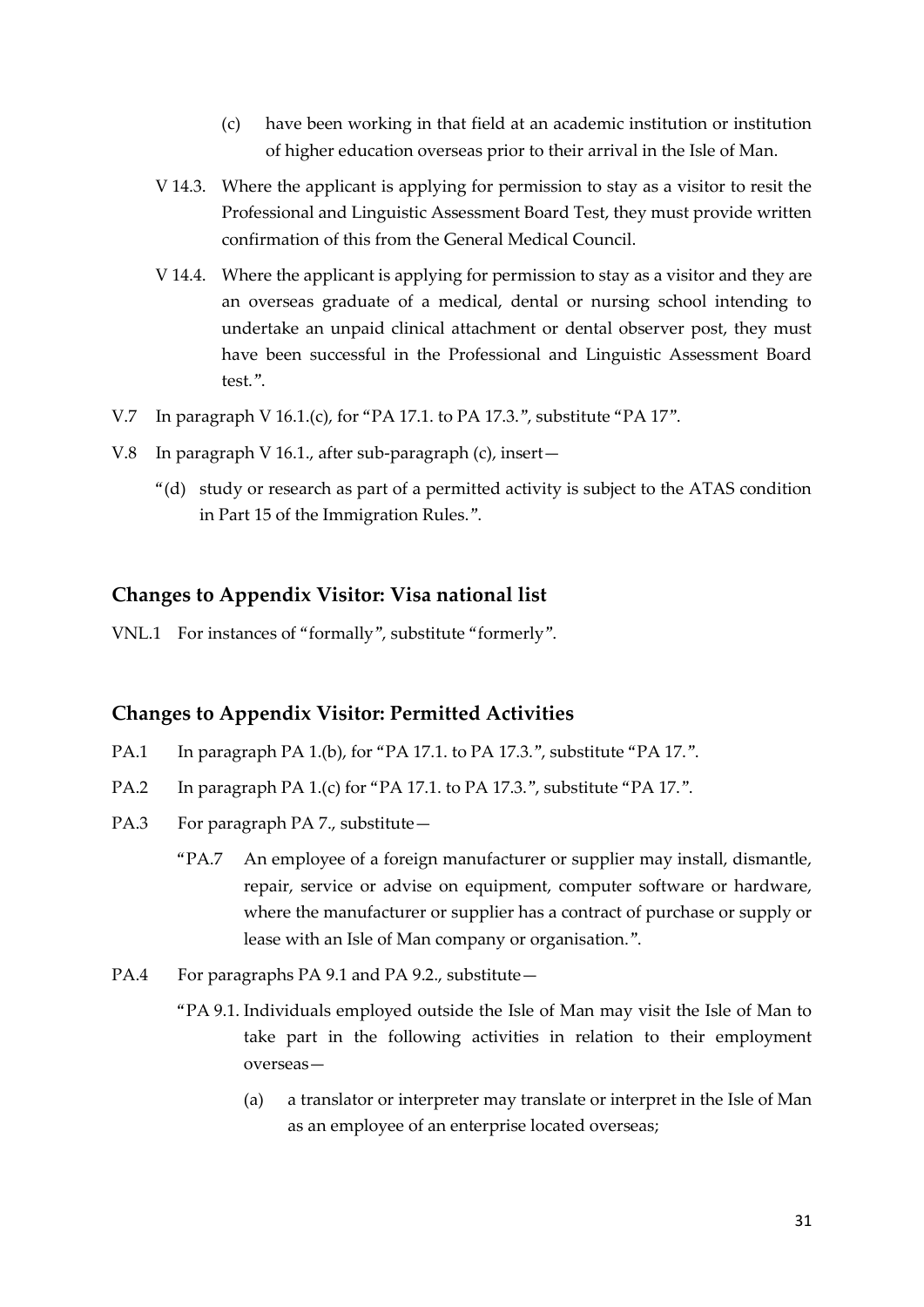- (b) personal assistants and bodyguards may support an overseas business person in carrying out permitted activities, provided they will attend the same event(s) as the business person and are employed by them outside the Isle of Man. They must not be providing personal care or domestic work for the business person.
- (c) a tour group courier, contracted to a company with its headquarters outside the Isle of Man, who is entering and departing the Isle of Man with a tour group organised by their company;
- (d) a journalist, correspondent, producer or cameraman gathering information for an overseas publication, programme or film;
- (e) archaeologists taking part in a one-off archaeological excavation;
- (f) a professor from an overseas academic institution accompanying students to the Isle of Man as part of a study abroad programme, may provide a small amount of teaching to the students at the host organisation (however this must not amount to filling a permanent teaching role for that institution); or
- (g) market researchers and analysts may conduct market research or analysis for an enterprise located outside the Isle of Man.
- PA 9.2. Drivers on a genuine international route between the Isle of Man and a country outside the Isle of Man may—
	- (a) deliver or collect goods or passengers from a country outside the Isle of Man to the Isle of Man; and
	- (b) undertake cabotage operations.
- PA 9.3. Drivers under PA 9.2. must be employed or contracted to an operator registered in a country outside the Isle of Man or be a self-employed operator and driver based outside the Isle of Man and the operator must hold an International Operators Licence or be operating on an own account basis.".
- PA.5 For paragraphs PA 17.1. to PA 17.3., substitute  $-$ 
	- "PA 17. A visitor may study for up to 6 months providing the requirements of  $V$  8.1. to V 8.3. are met.".

### **Changes to Appendix W**

W1. In the introduction to Appendix W, for "recruit workers from outside the European Economic Area", substitute "employ non-settled workers".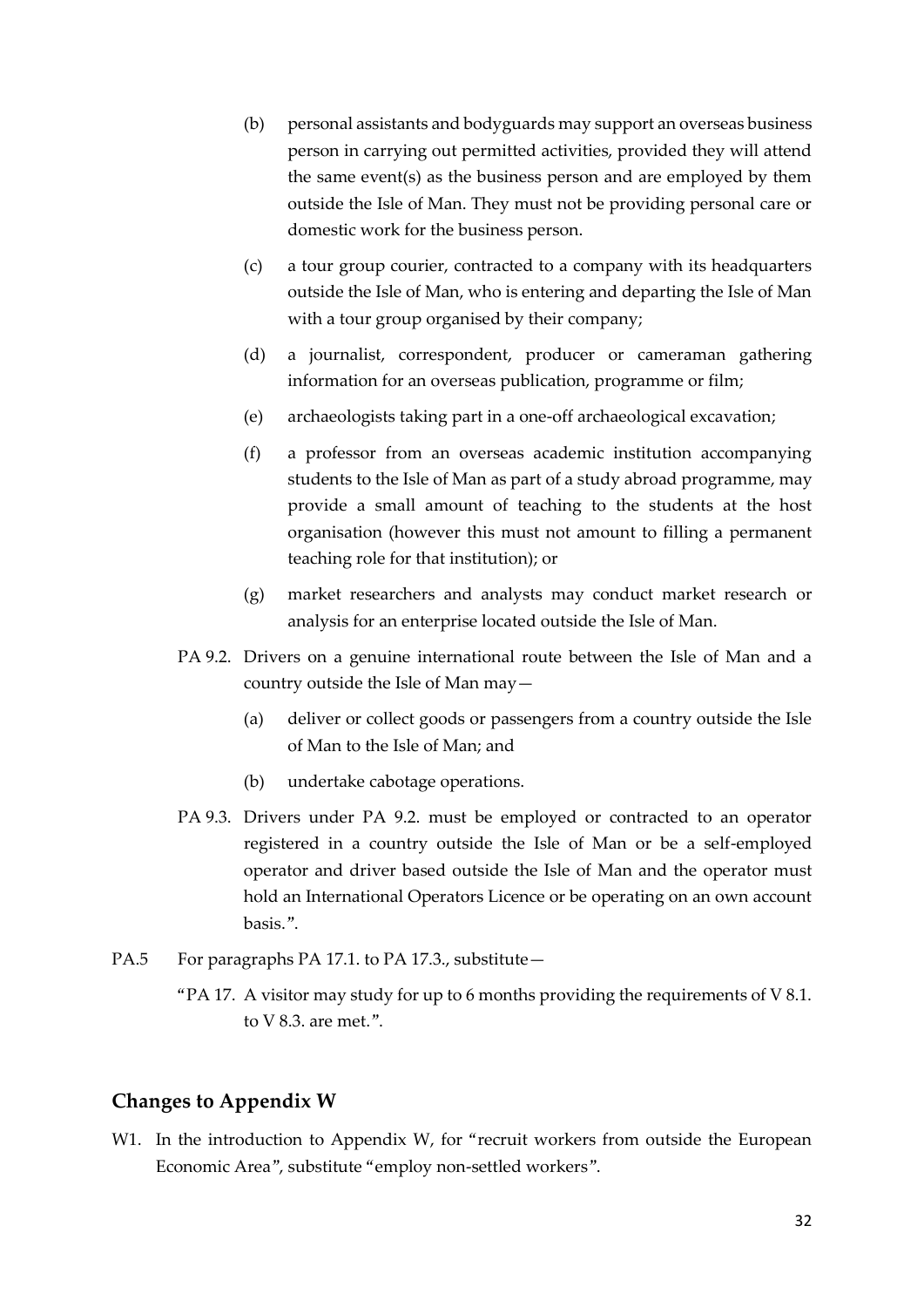W2. In the definitions, for the definition of "Settled worker", for sub-paragraph (ii), substitute—

"(ii) is an Irish citizen,".

- W.3 In the introductory wording directly underneath the "Part 2: Worker Migrant" header, for "recruit workers from outside the European Economic Area", substitute "employ non-settled workers".
- W.4 In paragraph 2.2.1(4)(c)(i) of Part 2, after "Confirmation of Employment," insert, "and for the avoidance of doubt, work done for a third party in accordance with the requirements of paragraph 6.2(6A) will be considered as work done for the Employer,".
- W.5 In the introductory wording directly underneath the "2.3 Worker Migrants Requirements for Leave to Remain" header, for "entry clearance", substitute "leave to remain".
- W.6 In paragraph 2.3.2(4)(c)(i) of Part 2, for "Part 6 of this Appendix,", substitute "Part 5 of this Appendix, and for the avoidance of doubt, work done for a third party in accordance with the requirements of paragraph 6.2(6A) will be considered as work done for the Employer,".
- W.7 In the introductory wording directly underneath the "Part 3: Worker (Intra Company Transfer) Migrants" header, for "from outside the European Economic Area (EEA)", substitute "from outside the UK and Islands and Ireland".
- W.8 In paragraph 3.2.1(3)(c)(i) of Part 3, for "Part 5 of this Appendix.", substitute "Part 5 of this Appendix, and for the avoidance of doubt, work done for a third party in accordance with the requirements of paragraph 6.2(6A) will be considered as work done for the Employer,".
- W.9 In paragraph 3.3.2(4)(c)(i) of Part 3, after "Part 5 of this Appendix", insert "and for the avoidance of doubt, work done for a third party in accordance with the requirements of paragraph 6.2(6A) will be considered as work done for the Employer,".
- W.10 After paragraph 5.1(2)(h) of Part 5, insert—
	- "(i) The migrant engages in work for a third party and
		- (i) the third party is not recorded on their current, valid Confirmation of Employment as a third party whom they are permitted to undertake work for, or
		- (ii) the work done for the third party in any other way does not comply with the requirements at paragraph 6.2(6A).".
- W.11 For the omitted paragraph  $6.2(6)$  of Part 6, substitute  $-$ 
	- "(6) Unless paragraph 6.2(6A) applies, a Confirmation of Employment will not be issued where the employment the migrant is being hired to do amounts to—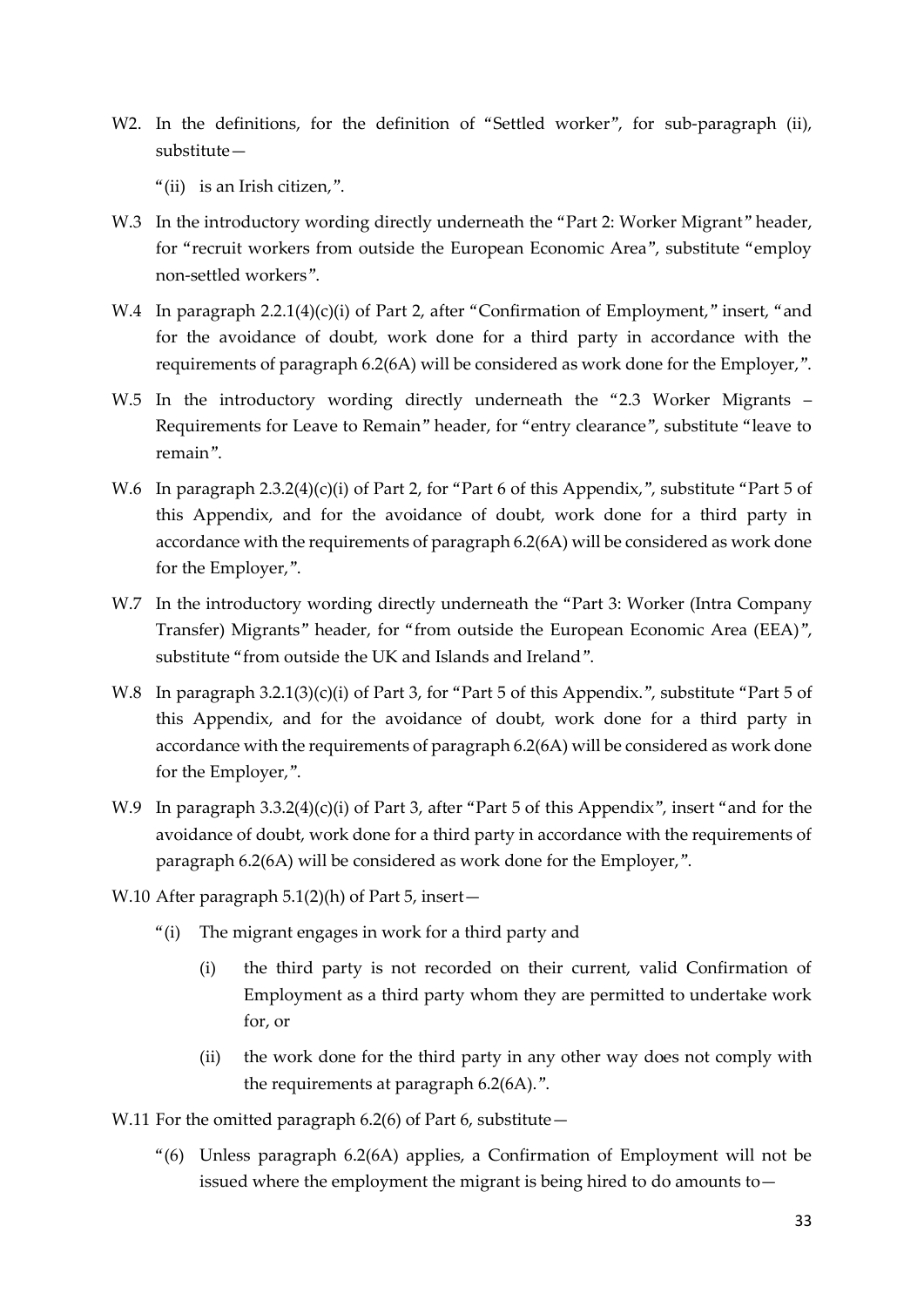- (a) the hire of the migrant to a third party who is not the employer to fill a position with that party, whether temporary or permanent; or
- (b) contract work to undertake an ongoing routine employment or to provide an ongoing routine service for a third party who is not the employer, regardless of the nature or length of any arrangement between the employer and the third party.
- (6A) Work for a third party may be permitted where all of the following requirements are met—
	- (a) the employer provides the name of the third party that the migrant will be undertaking work for;
	- (b) the work done for the third party must consist of performing any of the job tasks or duties falling within any of the following Standard Occupational Classification (SOC) codes—
		- (i) 2135;
		- (ii) 2136; or
		- (iii) 2137;
	- (c) the third party must be an Isle of Man employer in accordance with either paragraph 6.2(1)(a) or 6.2(1)(b) (except that paragraph  $6.2(1)(b)(iv)$  does not apply), and the employer must provide any of the evidence listed at paragraph 6.2(2) on behalf of the third party if requested to do so by an immigration officer; and
	- (d) the third party must not be responsible for paying the migrant's salary.".

### **MADE 24 May 2021**

### **HOWARD QUAYLE**

*Minister for the Cabinet Office*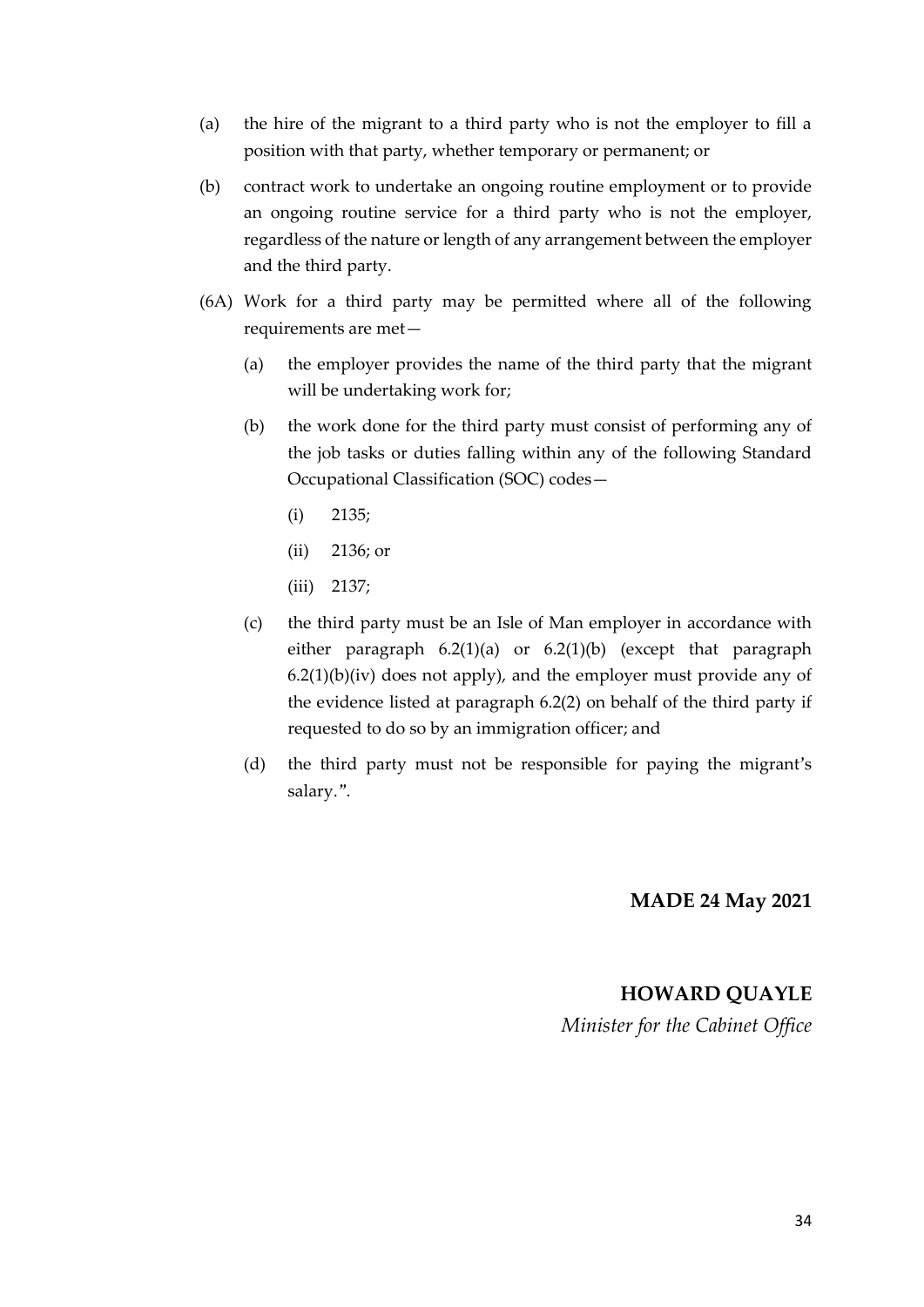# **Explanatory Note**

# **to the Statement of Changes In Immigration Rules SD 2021/0155**

*(This note is not part of the Statement of Changes in Immigration Rules)*

This Statement of Changes in Immigration Rules makes the following changes.

## **1. Changes to Appendix EU**

- 1.1 The EU Settlement Scheme (EUSS) enables EU, other European Economic Area (EEA) and Swiss citizens living in the Isle of Man by the end of the Transition Period at 23:00 on 31 December 2020 (and referred to collectively here as 'EEA citizens'), and their family members, to obtain the immigration status they need to continue living in the Isle of Man. The EUSS family permit enables certain family members of such EEA citizens to travel to the Isle of Man.
- 1.2 The main change in respect of the suitability provisions of the EUSS and the EUSS family permit is to enable an application to the EUSS or for an EUSS family permit to be refused (and the leave or entry clearance granted following such an application to be cancelled) where the applicant's presence in the Isle of Man is not conducive to the public good because of conduct committed after the end of the Transition Period.
- 1.3 The main changes in respect of the eligibility requirements for the EUSS are as follows:
	- To enable a family member applying to the EUSS to rely on a family permit issued under the Immigration (European Economic Area) Regulations 2019 as a relevant document evidencing that relationship, where the family permit
		- o was issued on the basis of an application made under those Regulations before 1 July 2021; other than where the family member is an extended family member dependent relative, when the application under those Regulations must have been made by the end of the Transition Period; or
		- o has expired since the end of the Transition Period and before they apply to the EUSS, where they arrived in the Isle of Man after the end of that period (unless they are an unmarried, durable partner or an extended family member dependent relative) and before 1 July 2021;
	- Where the applicant is the family member of a relevant EEA citizen, where both were continuously resident in the Isle of Man before the end of the Transition Period, to enable them to rely, in an application made on or after 1 July 2021, on
		- o the qualification of that EEA citizen for EUSS status if they had made a valid application under Appendix EU before 1 July 2021; or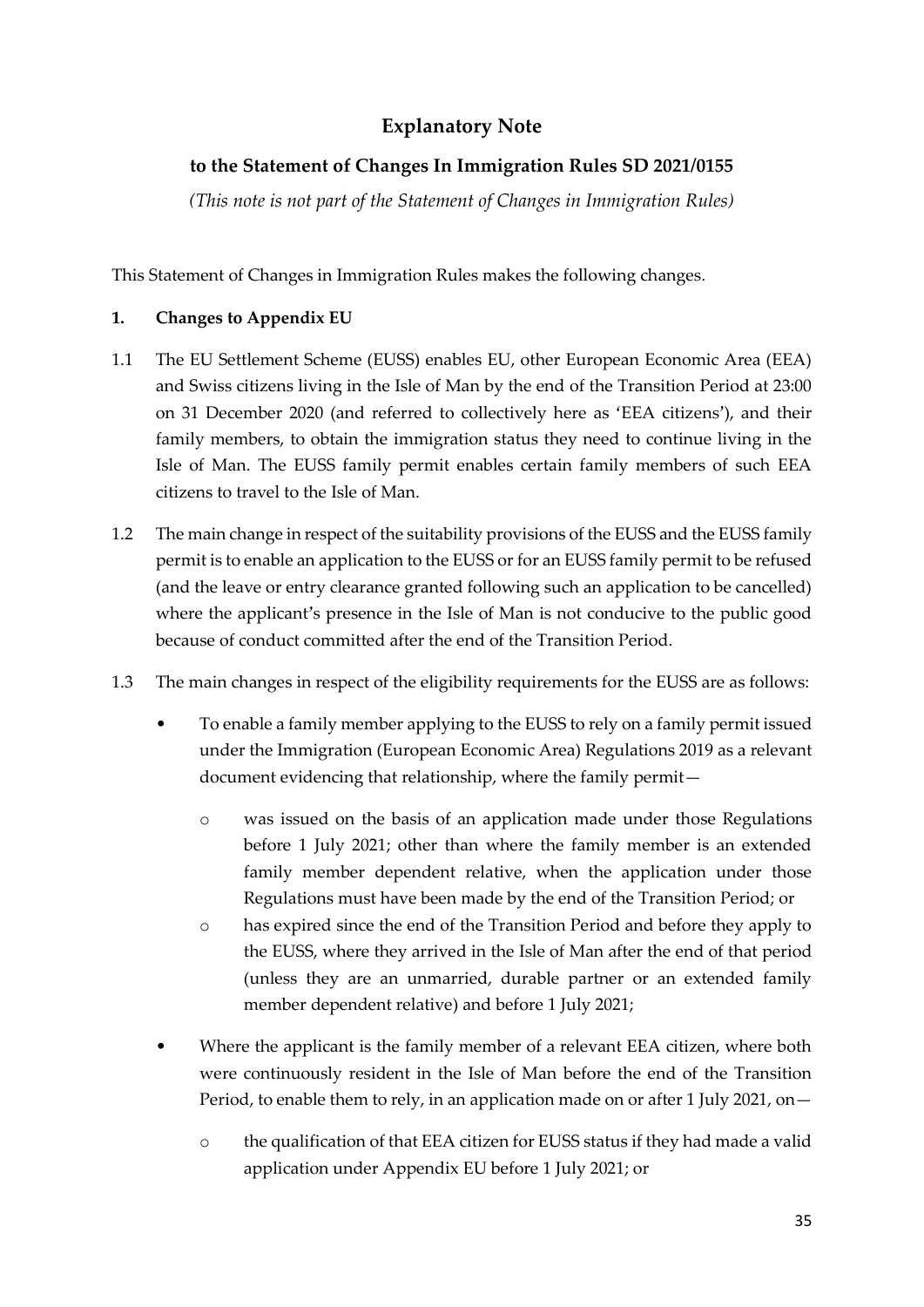- o that prior residence of the EEA citizen (regardless of whether that EEA citizen has EUSS status or could have qualified for it if they had applied before 1 July 2021), as their family member (or as a family member who has retained the right of residence by virtue of a relationship with a relevant EEA citizen); or where the EEA citizen has died (and was resident in the Isle of Man as a worker or self-employed person at the time of their death); or where the applicant relies on their documented right of permanent residence or existing indefinite leave to enter or remain;
- To enable a person applying to the EUSS on or after 1 July 2021 as the joining family member of a relevant sponsor, who is a relevant EEA citizen continuously resident in the Isle of Man before the end of the Transition Period, to rely on that prior residence of the relevant sponsor (regardless of whether that relevant sponsor has EUSS status or, but for the fact they are a British citizen where they are one, could have qualified for it)
	- o where the joining family member relies on being a family member who has retained the right of residence by virtue of a relationship with the relevant sponsor, on the basis of events which occurred during the period of three months from their arrival in the Isle of Man (or their birth or adoption in the Isle of Man) in which, unless there are reasonable grounds for them to miss that deadline, they are required to apply to the EUSS; or
	- o where the relevant sponsor has died (and was resident in the Isle of Man as a worker or self-employed person at the time of their death); or
	- o where the joining family member has limited leave to enter or remain granted under Appendix EU and would have been eligible for indefinite 7 leave to enter or remain as a joining family member if they had made a further application for it before the indefinite or limited leave to enter or remain granted under Appendix EU to their relevant sponsor lapsed or was cancelled, curtailed, revoked or invalidated; and

• To enable a person who relies on having reasonable grounds for missing the deadline applicable to them under the Scheme to apply directly to the EUSS, so that the Secretary of State can consider those grounds in assessing their eligibility for EUSS status.

1.4 The other main changes in respect of the EUSS and the EUSS family permit are as follows:

• To bring within the scope of the EUSS and the EUSS family permit, the following family members of the people of Northern Ireland, where the relevant person of Northern Ireland is a British citizen (or a British citizen and an Irish citizen)—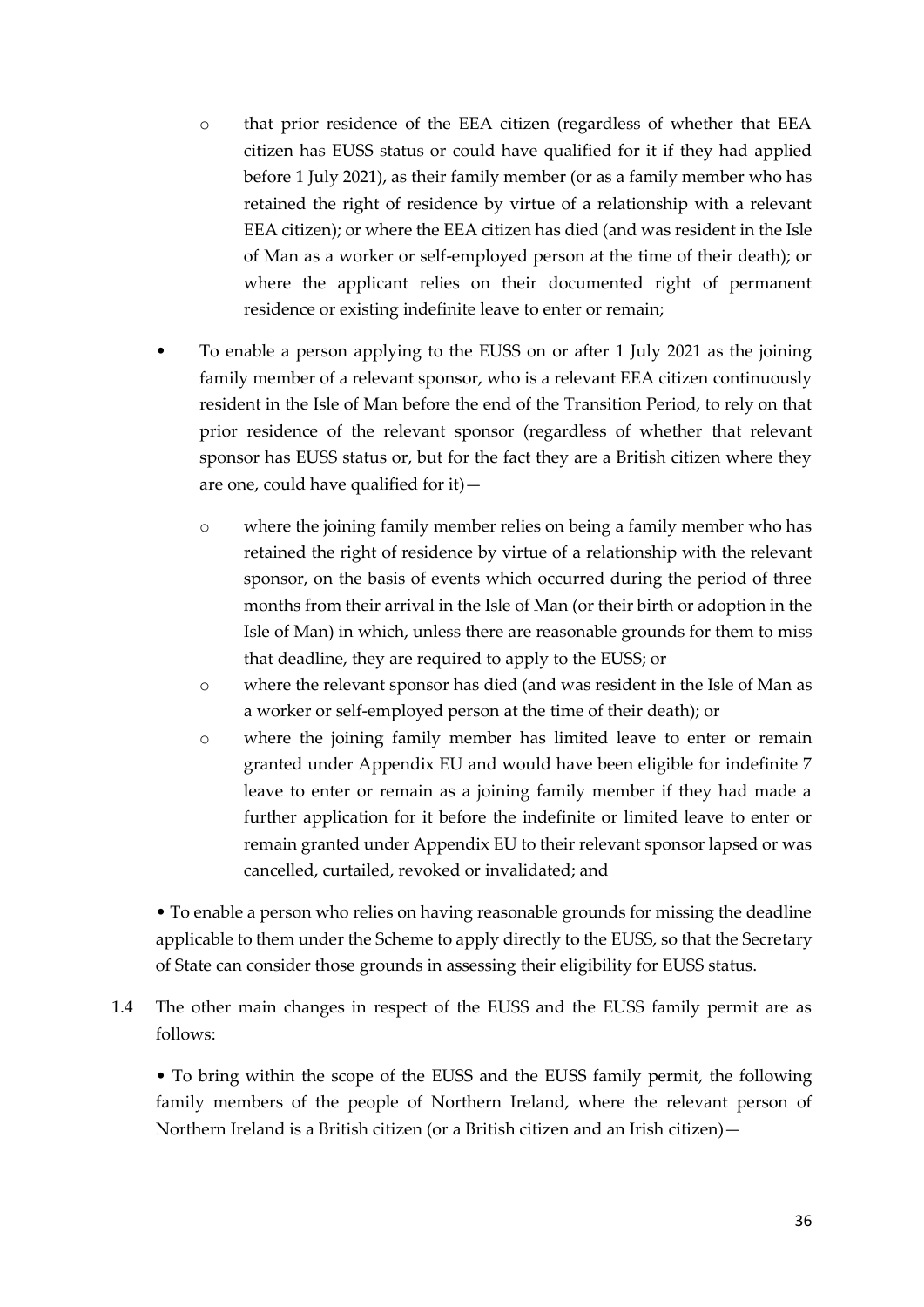- o a non-EEA citizen family member, where, due to compelling practical or compassionate reasons, it was not possible for the relevant person of Northern Ireland to return to the Isle of Man before the end of the Transition Period while the family member (for whom no family permit was then available) remained outside the UK and Islands; and
- o a non-EEA citizen extended family member dependent relative, on a basis equivalent to that on which (were the relevant person of Northern Ireland, not a British citizen) the family member could have qualified for a relevant document under the Immigration (European Economic Area) Regulations 2019; and
- To allow an applicant for an EUSS family permit to rely, as they already can under the EUSS, on alternative evidence of identity and nationality where the applicant is unable to obtain or produce the required document due to circumstances beyond their control or compelling practical or compassionate reasons.

## **2. Changes to Appendix W**

- 2.1 The Statement of Changes in Immigration Rules (SD 2021/0002) made changes to Appendix W which permitted Confirmations of Employments to be issued where the role would include working for a third party. This change has gone beyond what was intended, and work for third parties is once again being restricted, unless the work done for the third party will meet the requirements at new paragraph 6.2(6A).
- 2.2 A new paragraph 6.2(6A) has been inserted, which sets out the requirements that must be met for work to be done for a third party. The requirements are that the application for the Confirmation of Employment states the name of the third party, that the work done for the third party will fall within a specific range of job tasks and duties, the third party must themselves be an Isle of Man Employer (and evidence of this must be supplied if requested), and finally, the third party must not be responsible for paying the salary of the migrant. Work done for a third party in accordance with the requirements of this new paragraph will be considered as work done for the main employer, for the purposes of the condition restricting employment for Worker Migrants and Worker (ICT) Migrants.
- 2.3. In addition to the new paragraph 6.2(6A) a corresponding paragraph has been inserted at paragraph 5.2(2)(i), which sets out the prohibited changes to employment. The new paragraph (i) means that working for a third party who is not stated on the current valid Confirmation of Employment, or where the work done for the third party in any other way does not meet the requirements of para 6.2(6A) cannot be done and may result in curtailment of that Worker Migrant's visa. A new Confirmation of Employment may be applied for in order to allow work for a new third party for example, however this new